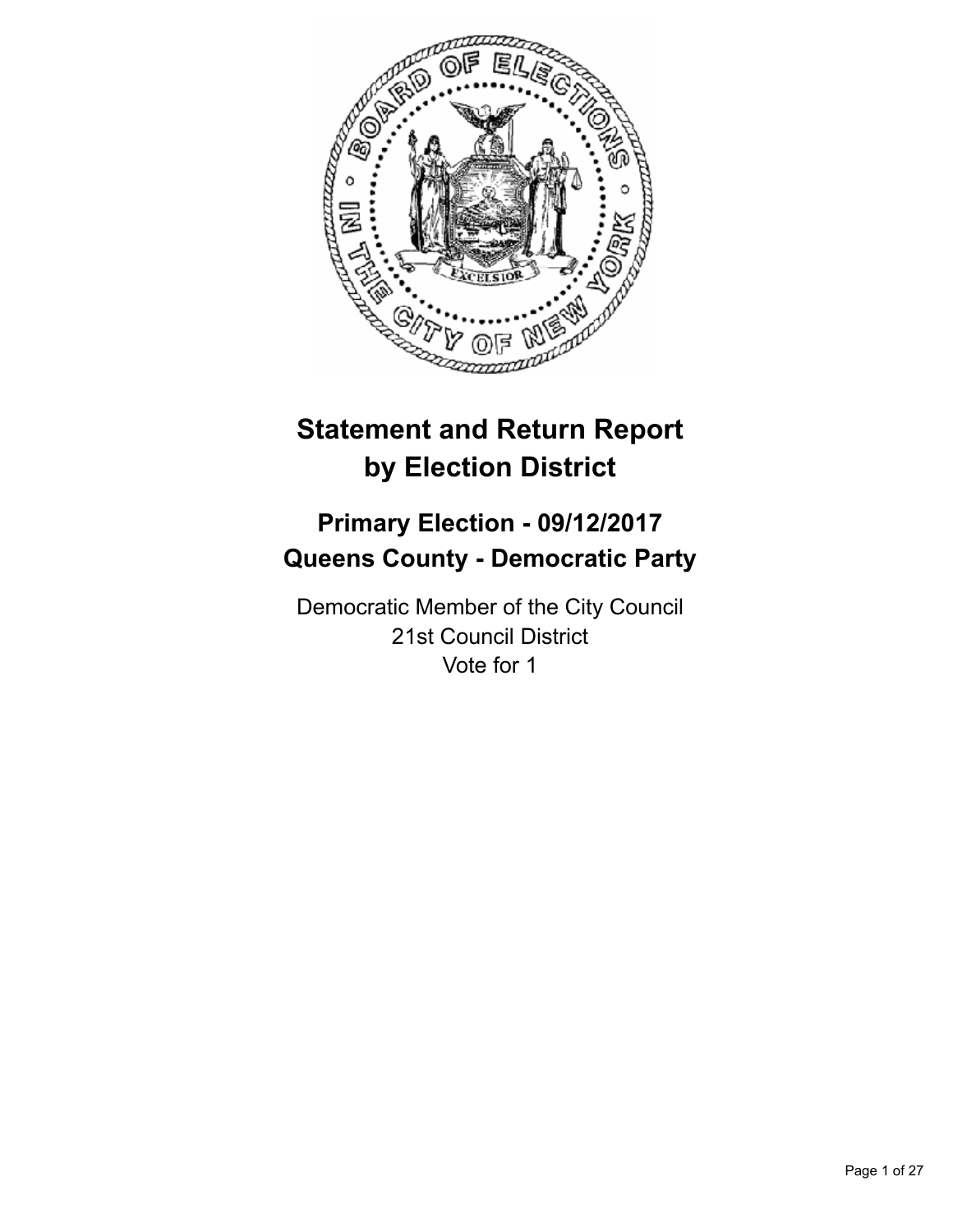

| <b>Total Votes</b>                                       | O |
|----------------------------------------------------------|---|
| <b>HIRAM MONSERRATE</b>                                  | 0 |
| FRANCISCO P. MOYA                                        | 0 |
| <b>Total Applicable Ballots</b>                          | 0 |
| Less - Inapplicable Federal/Special Presidential Ballots | 0 |
| <b>Total Ballots</b>                                     | 0 |
| AFFIDAVIT                                                | 0 |
| <b>ABSENTEE / MILITARY</b>                               | 0 |
| MANUALLY COUNTED EMERGENCY                               | 0 |
| <b>PUBLIC COUNTER</b>                                    | 0 |

## **073/27 COMBINED into: 058/27**

| <b>Total Votes</b>                                       | 0 |
|----------------------------------------------------------|---|
| <b>HIRAM MONSERRATE</b>                                  | 0 |
| FRANCISCO P. MOYA                                        | 0 |
| <b>Total Applicable Ballots</b>                          | 0 |
| Less - Inapplicable Federal/Special Presidential Ballots | 0 |
| <b>Total Ballots</b>                                     | 0 |
| AFFIDAVIT                                                | 0 |
| ABSENTEE / MILITARY                                      | 0 |
| MANUALLY COUNTED EMERGENCY                               | 0 |
| PUBLIC COUNTER                                           | 0 |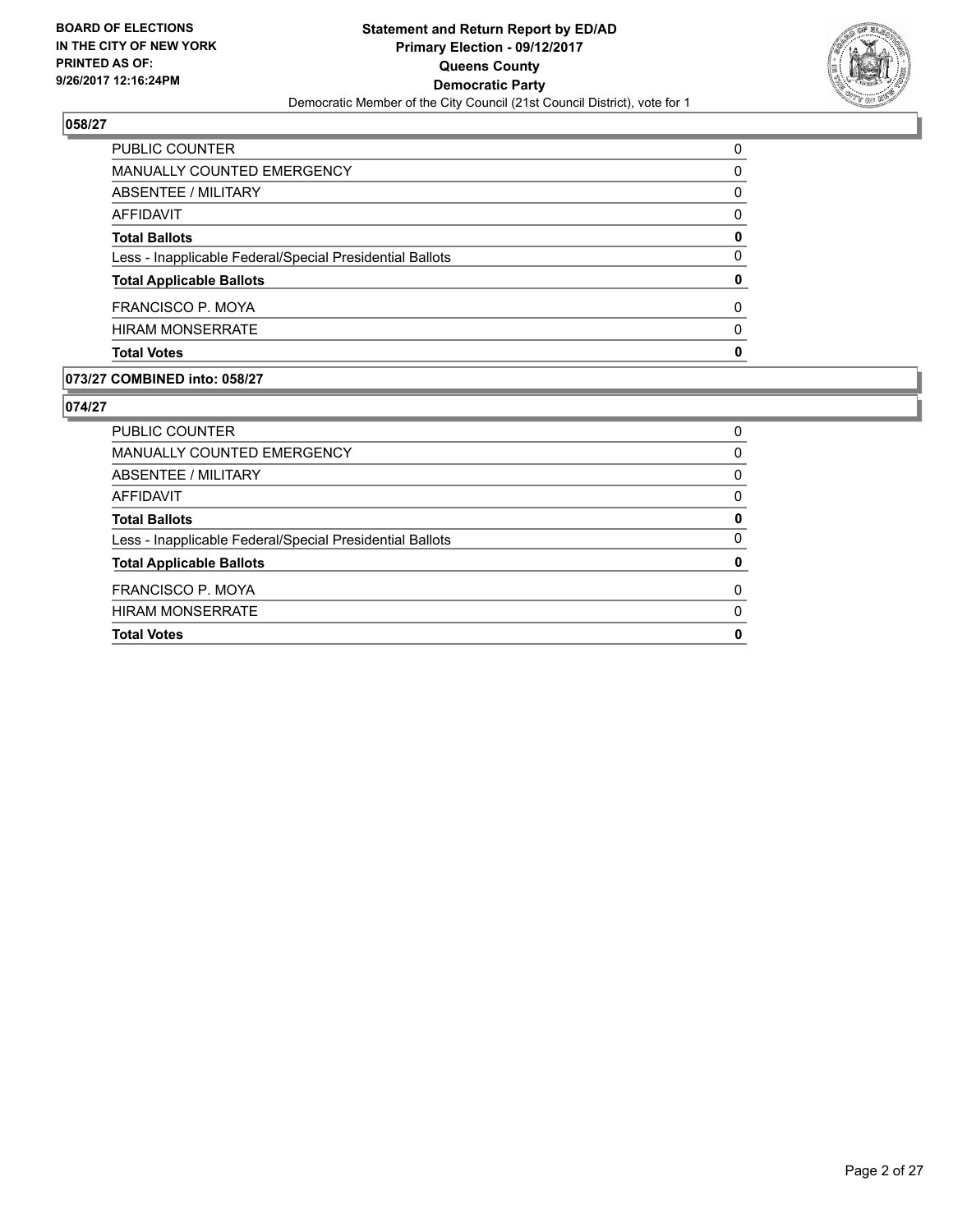

| PUBLIC COUNTER                                           | 129          |
|----------------------------------------------------------|--------------|
| <b>MANUALLY COUNTED EMERGENCY</b>                        | 0            |
| ABSENTEE / MILITARY                                      |              |
| <b>AFFIDAVIT</b>                                         | $\Omega$     |
| <b>Total Ballots</b>                                     | 130          |
| Less - Inapplicable Federal/Special Presidential Ballots | $\mathbf{0}$ |
| <b>Total Applicable Ballots</b>                          | 130          |
| <b>FRANCISCO P. MOYA</b>                                 | 52           |
| <b>HIRAM MONSERRATE</b>                                  | 75           |
| <b>Total Votes</b>                                       | 127          |
| Unrecorded                                               | 3            |

#### **002/34**

| PUBLIC COUNTER                                           | 71             |
|----------------------------------------------------------|----------------|
| <b>MANUALLY COUNTED EMERGENCY</b>                        | 0              |
| ABSENTEE / MILITARY                                      | $\overline{2}$ |
| AFFIDAVIT                                                | 0              |
| <b>Total Ballots</b>                                     | 73             |
| Less - Inapplicable Federal/Special Presidential Ballots | 0              |
| <b>Total Applicable Ballots</b>                          | 73             |
| <b>FRANCISCO P. MOYA</b>                                 | 33             |
| <b>HIRAM MONSERRATE</b>                                  | 31             |
| <b>Total Votes</b>                                       | 64             |
| Unrecorded                                               | 9              |
|                                                          |                |

| <b>PUBLIC COUNTER</b>                                    | 115            |
|----------------------------------------------------------|----------------|
| <b>MANUALLY COUNTED EMERGENCY</b>                        | 0              |
| ABSENTEE / MILITARY                                      | 0              |
| AFFIDAVIT                                                | $\Omega$       |
| <b>Total Ballots</b>                                     | 115            |
| Less - Inapplicable Federal/Special Presidential Ballots | 0              |
| <b>Total Applicable Ballots</b>                          | 115            |
| FRANCISCO P. MOYA                                        | 50             |
| <b>HIRAM MONSERRATE</b>                                  | 63             |
| <b>Total Votes</b>                                       | 113            |
| Unrecorded                                               | $\overline{2}$ |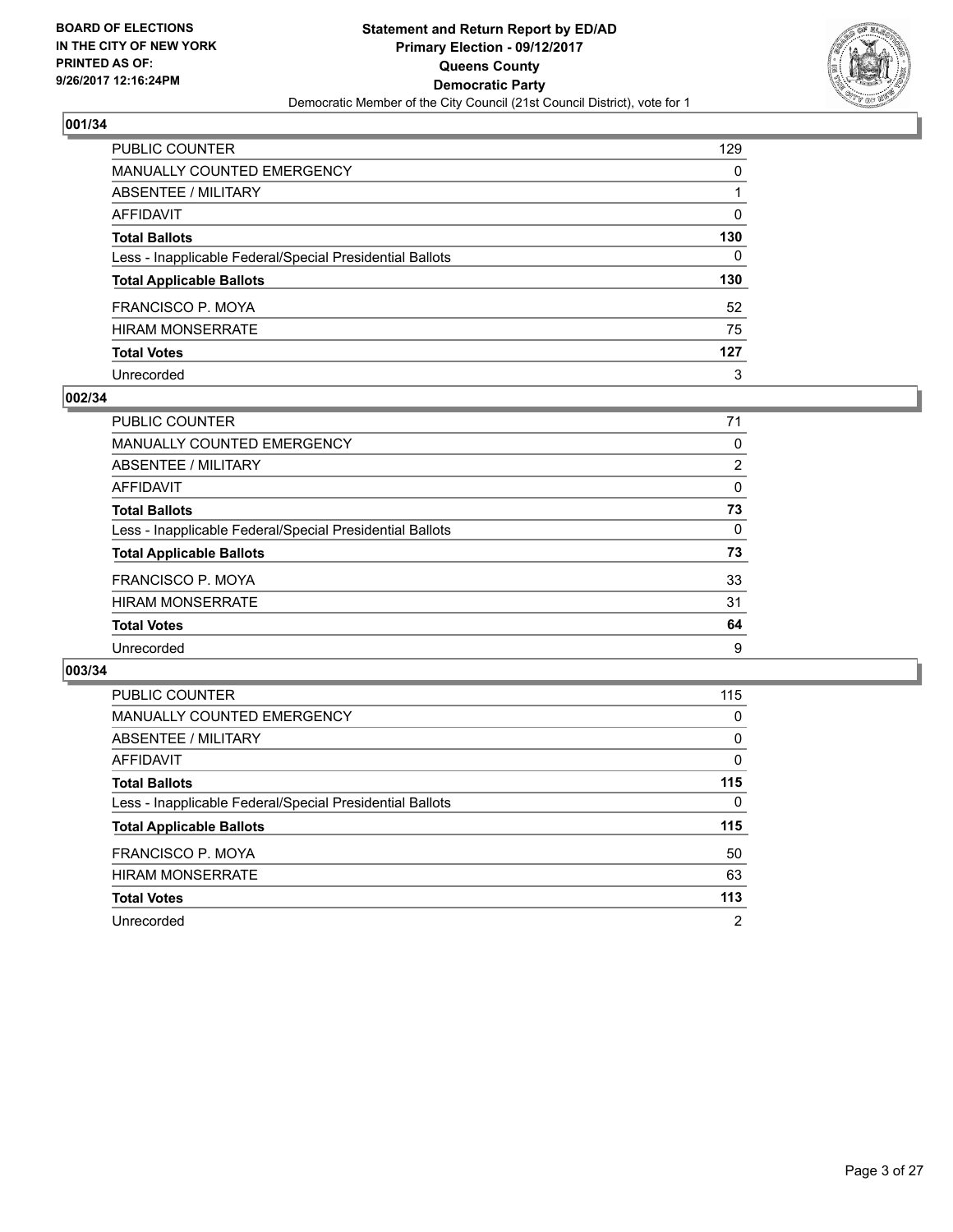

| PUBLIC COUNTER                                           | 110            |
|----------------------------------------------------------|----------------|
| <b>MANUALLY COUNTED EMERGENCY</b>                        | 0              |
| ABSENTEE / MILITARY                                      | 2              |
| <b>AFFIDAVIT</b>                                         | 0              |
| <b>Total Ballots</b>                                     | 112            |
| Less - Inapplicable Federal/Special Presidential Ballots | $\mathbf{0}$   |
| <b>Total Applicable Ballots</b>                          | 112            |
| FRANCISCO P. MOYA                                        | 47             |
| HIRAM MONSERRATE                                         | 63             |
| <b>Total Votes</b>                                       | 110            |
| Unrecorded                                               | $\overline{2}$ |

#### **005/34**

| <b>PUBLIC COUNTER</b>                                    | 124 |
|----------------------------------------------------------|-----|
| <b>MANUALLY COUNTED EMERGENCY</b>                        | 0   |
| ABSENTEE / MILITARY                                      |     |
| AFFIDAVIT                                                | 0   |
| <b>Total Ballots</b>                                     | 125 |
| Less - Inapplicable Federal/Special Presidential Ballots | 0   |
| <b>Total Applicable Ballots</b>                          | 125 |
| FRANCISCO P. MOYA                                        | 47  |
| <b>HIRAM MONSERRATE</b>                                  | 75  |
| <b>Total Votes</b>                                       | 122 |
| Unrecorded                                               | 3   |

| <b>PUBLIC COUNTER</b>                                    | 69 |
|----------------------------------------------------------|----|
| <b>MANUALLY COUNTED EMERGENCY</b>                        | 0  |
| ABSENTEE / MILITARY                                      | 2  |
| AFFIDAVIT                                                | 0  |
| <b>Total Ballots</b>                                     | 71 |
| Less - Inapplicable Federal/Special Presidential Ballots | 0  |
| <b>Total Applicable Ballots</b>                          | 71 |
| FRANCISCO P. MOYA                                        | 44 |
| <b>HIRAM MONSERRATE</b>                                  | 25 |
| <b>Total Votes</b>                                       | 69 |
| Unrecorded                                               | 2  |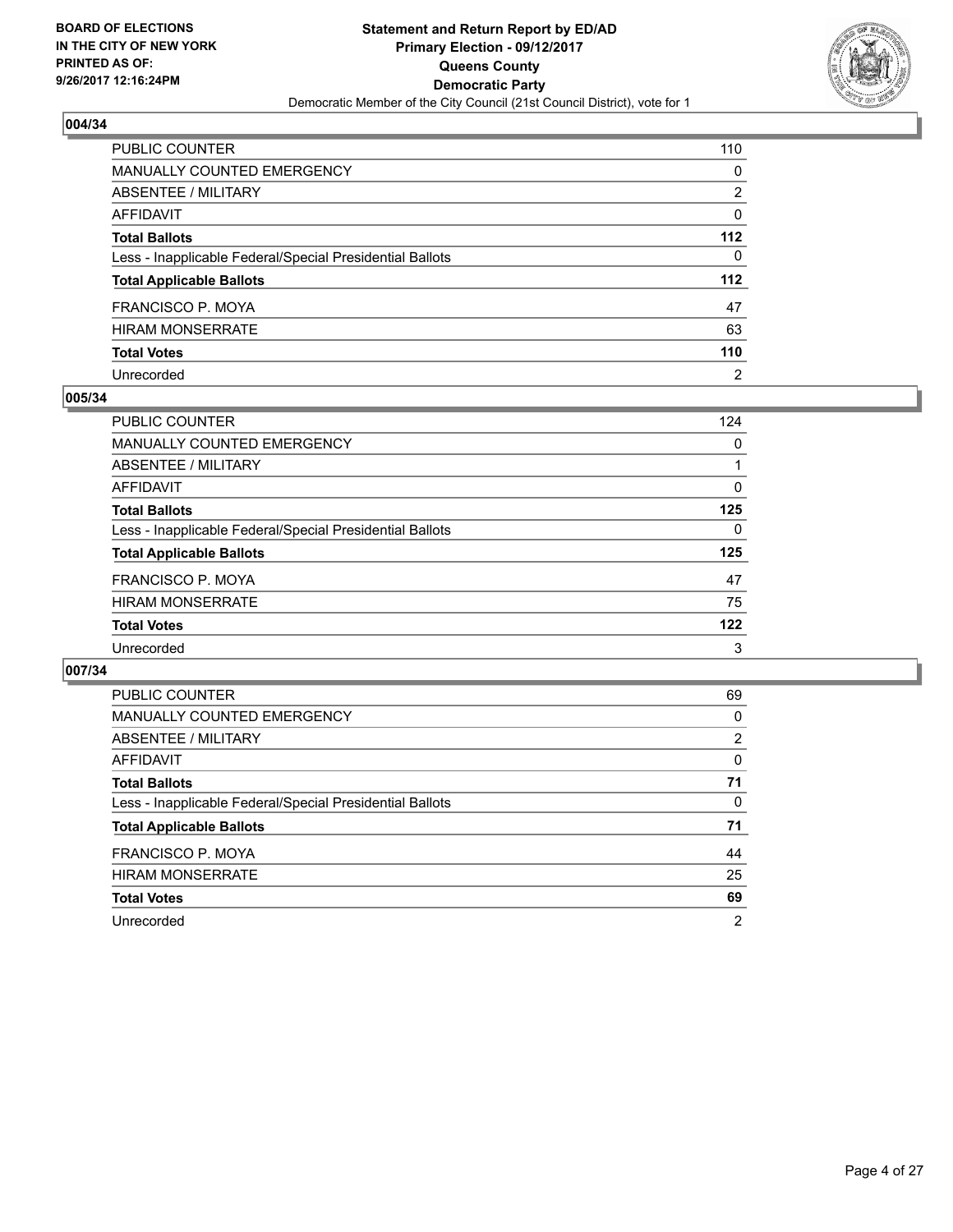

| <b>PUBLIC COUNTER</b>                                    | 108 |
|----------------------------------------------------------|-----|
| <b>MANUALLY COUNTED EMERGENCY</b>                        | 0   |
| ABSENTEE / MILITARY                                      | 3   |
| <b>AFFIDAVIT</b>                                         | 3   |
| <b>Total Ballots</b>                                     | 114 |
| Less - Inapplicable Federal/Special Presidential Ballots | 0   |
| <b>Total Applicable Ballots</b>                          | 114 |
| <b>FRANCISCO P. MOYA</b>                                 | 71  |
| <b>HIRAM MONSERRATE</b>                                  | 39  |
| CRISTINA FURLONG (WRITE-IN)                              | 1   |
| UNCOUNTED WRITE-IN PER STATUTE (WRITE-IN)                | 2   |
| <b>Total Votes</b>                                       | 113 |
| Unrecorded                                               |     |

# **012/34**

| <b>PUBLIC COUNTER</b>                                    | 87 |
|----------------------------------------------------------|----|
| <b>MANUALLY COUNTED EMERGENCY</b>                        | 0  |
| ABSENTEE / MILITARY                                      |    |
| AFFIDAVIT                                                |    |
| <b>Total Ballots</b>                                     | 89 |
| Less - Inapplicable Federal/Special Presidential Ballots | 0  |
| <b>Total Applicable Ballots</b>                          | 89 |
| FRANCISCO P. MOYA                                        | 46 |
| <b>HIRAM MONSERRATE</b>                                  | 37 |
| UNATTRIBUTABLE WRITE-IN (WRITE-IN)                       |    |
| <b>Total Votes</b>                                       | 84 |
| Unrecorded                                               | 5  |

| <b>PUBLIC COUNTER</b>                                    | 172 |
|----------------------------------------------------------|-----|
| <b>MANUALLY COUNTED EMERGENCY</b>                        | 0   |
| ABSENTEE / MILITARY                                      |     |
| AFFIDAVIT                                                | 0   |
| <b>Total Ballots</b>                                     | 173 |
| Less - Inapplicable Federal/Special Presidential Ballots | 0   |
| <b>Total Applicable Ballots</b>                          | 173 |
|                                                          |     |
| FRANCISCO P. MOYA                                        | 50  |
| <b>HIRAM MONSERRATE</b>                                  | 121 |
| RICHARD RAMANO (WRITE-IN)                                |     |
| <b>Total Votes</b>                                       | 172 |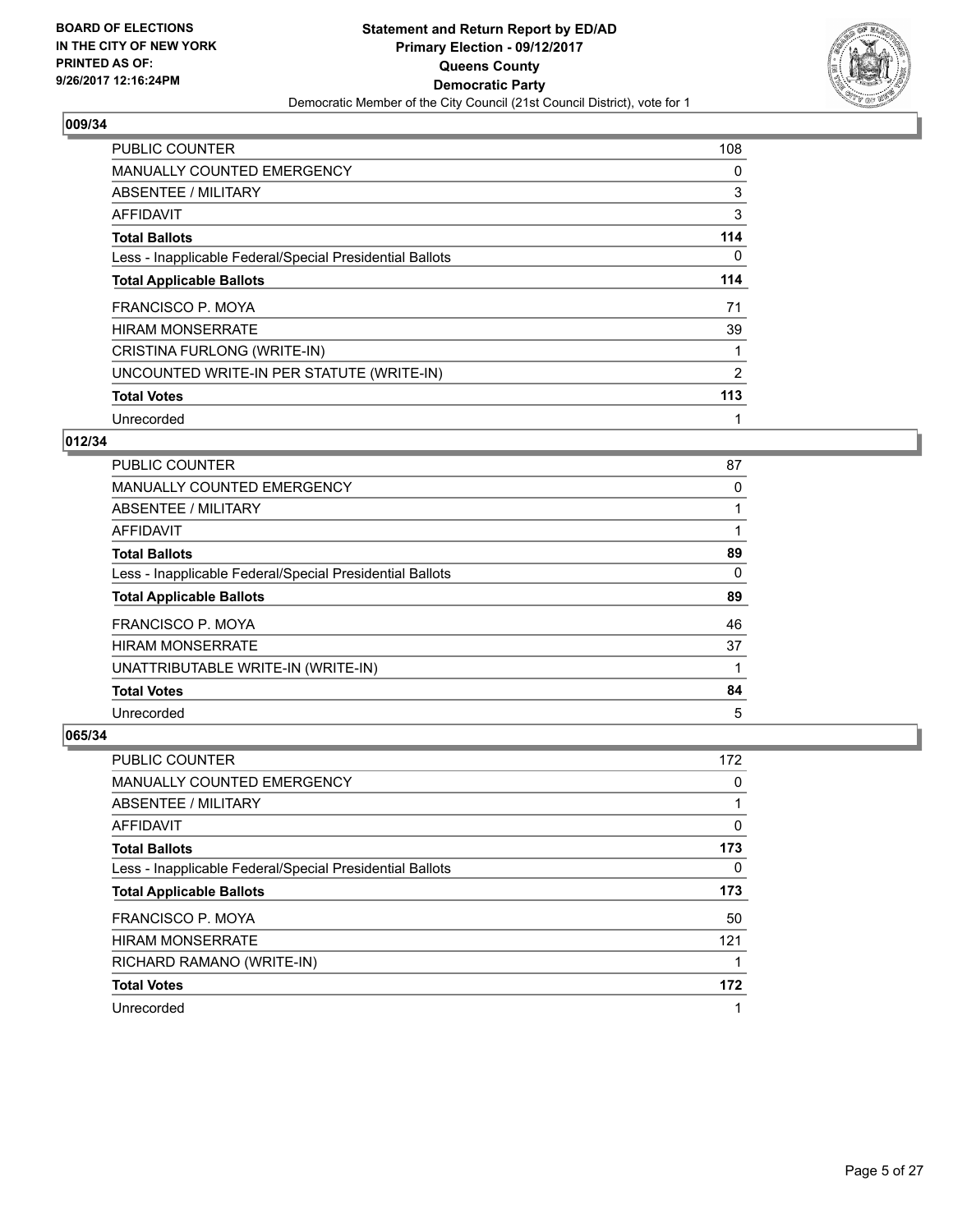

| <b>PUBLIC COUNTER</b>                                    | 108 |
|----------------------------------------------------------|-----|
| <b>MANUALLY COUNTED EMERGENCY</b>                        | 0   |
| ABSENTEE / MILITARY                                      | 0   |
| <b>AFFIDAVIT</b>                                         |     |
| <b>Total Ballots</b>                                     | 109 |
| Less - Inapplicable Federal/Special Presidential Ballots | 0   |
| <b>Total Applicable Ballots</b>                          | 109 |
| FRANCISCO P. MOYA                                        | 39  |
|                                                          |     |
| <b>HIRAM MONSERRATE</b>                                  | 64  |
| CRISTINA FURLONG (WRITE-IN)                              | 4   |
| <b>Total Votes</b>                                       | 107 |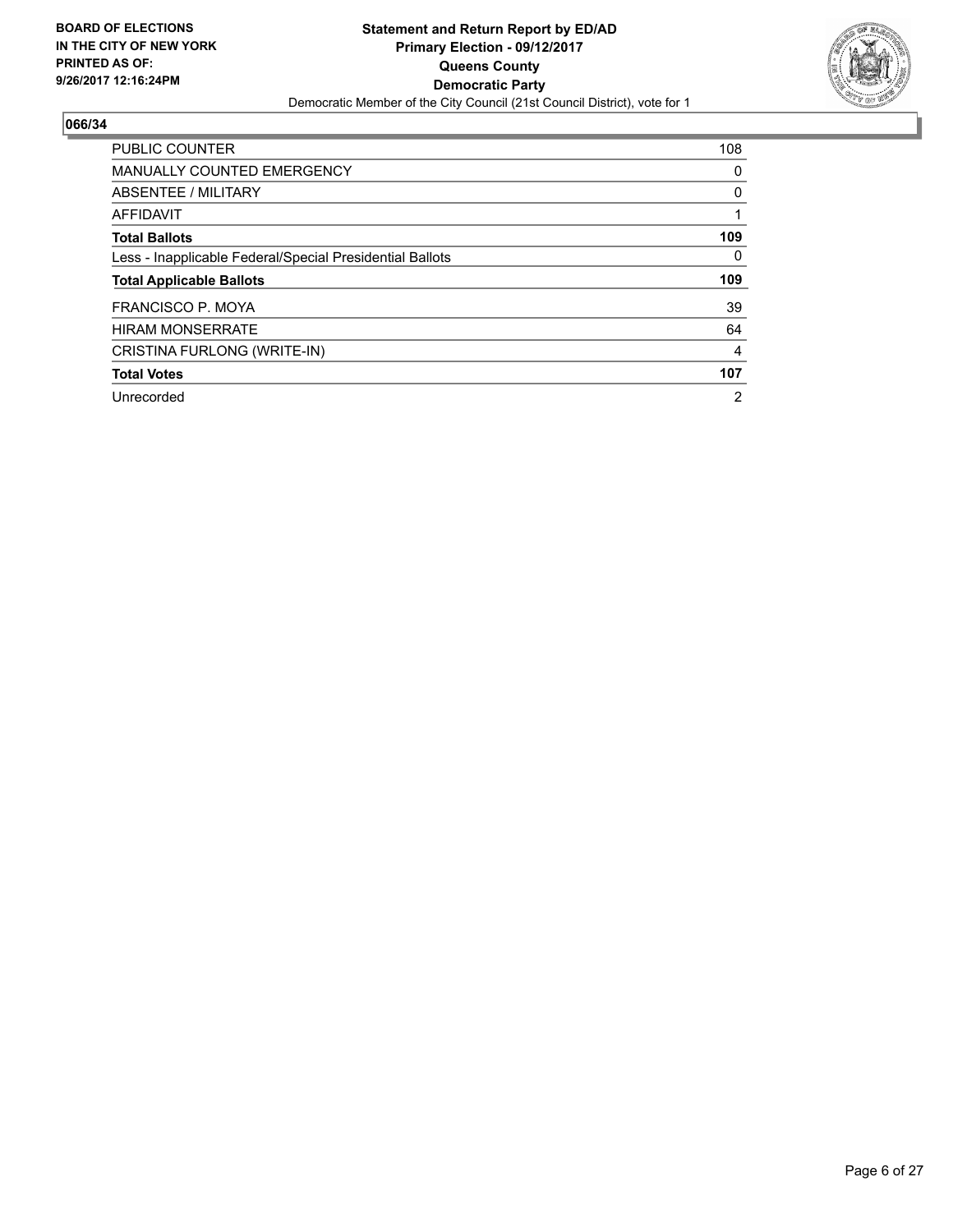

| PUBLIC COUNTER                                           | 89           |
|----------------------------------------------------------|--------------|
| MANUALLY COUNTED EMERGENCY                               | 0            |
| ABSENTEE / MILITARY                                      | 2            |
| AFFIDAVIT                                                |              |
| Total Ballots                                            | 92           |
| Less - Inapplicable Federal/Special Presidential Ballots | $\mathbf{0}$ |
| <b>Total Applicable Ballots</b>                          | 92           |
| FRANCISCO P. MOYA                                        | 53           |
| HIRAM MONSERRATE                                         | 38           |
| <b>Total Votes</b>                                       | 91           |
| Unrecorded                                               |              |

## **014/35**

| <b>PUBLIC COUNTER</b>                                    | 58 |
|----------------------------------------------------------|----|
| <b>MANUALLY COUNTED EMERGENCY</b>                        | 0  |
| ABSENTEE / MILITARY                                      | 0  |
| AFFIDAVIT                                                | 0  |
| <b>Total Ballots</b>                                     | 58 |
| Less - Inapplicable Federal/Special Presidential Ballots | 0  |
| <b>Total Applicable Ballots</b>                          | 58 |
| <b>FRANCISCO P. MOYA</b>                                 | 34 |
| <b>HIRAM MONSERRATE</b>                                  | 22 |
| ERYCKA MONTOYA (WRITE-IN)                                |    |
| <b>Total Votes</b>                                       | 57 |
| Unrecorded                                               |    |

| <b>PUBLIC COUNTER</b>                                    | 183            |
|----------------------------------------------------------|----------------|
| <b>MANUALLY COUNTED EMERGENCY</b>                        | 0              |
| ABSENTEE / MILITARY                                      | 3              |
| AFFIDAVIT                                                | $\overline{2}$ |
| <b>Total Ballots</b>                                     | 188            |
| Less - Inapplicable Federal/Special Presidential Ballots | $\Omega$       |
| <b>Total Applicable Ballots</b>                          | 188            |
| FRANCISCO P. MOYA                                        | 94             |
| <b>HIRAM MONSERRATE</b>                                  | 88             |
| CRISTINA FURLONG (WRITE-IN)                              |                |
| <b>Total Votes</b>                                       | 183            |
| Unrecorded                                               | 5              |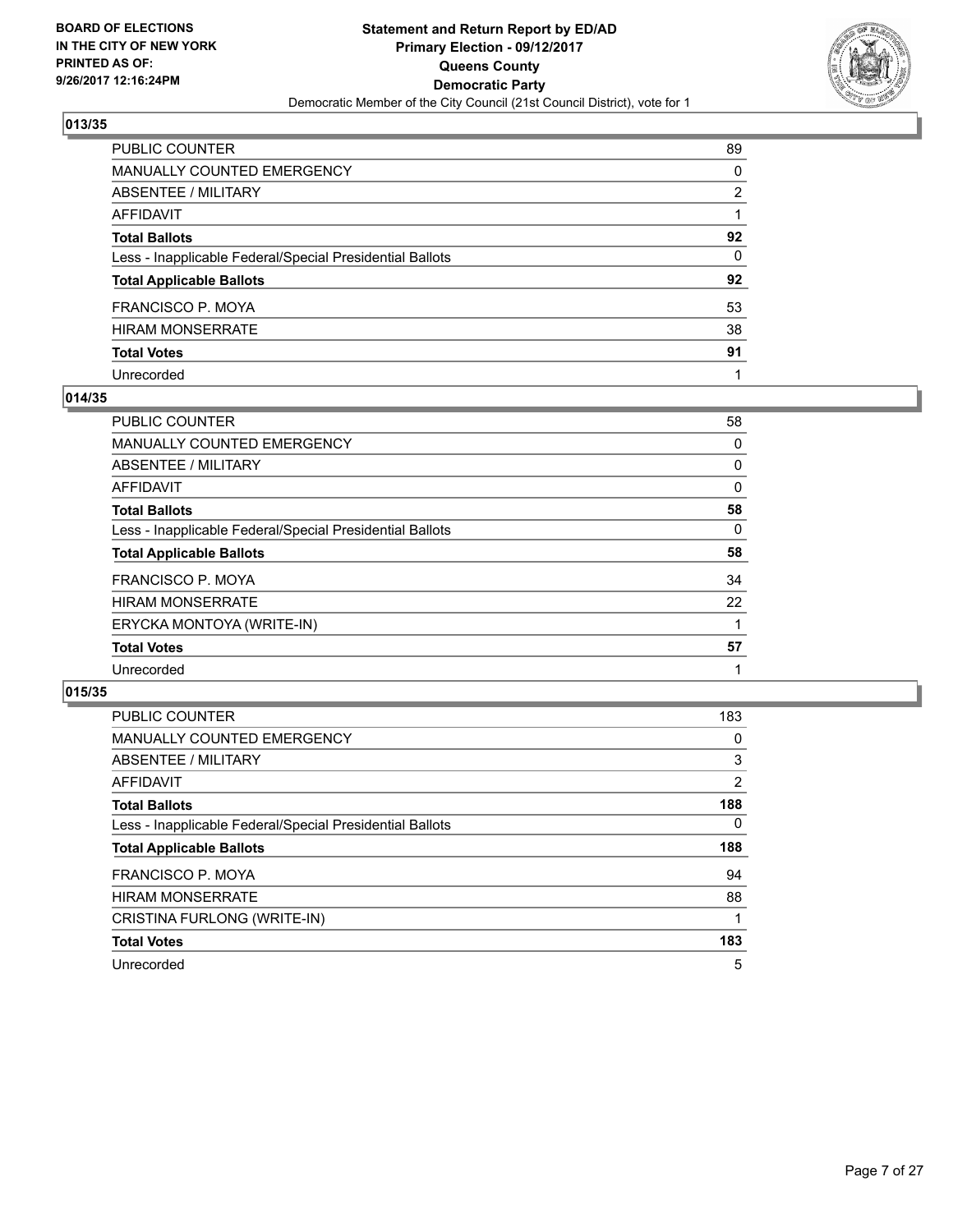

| PUBLIC COUNTER                                           | 157 |
|----------------------------------------------------------|-----|
| <b>MANUALLY COUNTED EMERGENCY</b>                        | 0   |
| <b>ABSENTEE / MILITARY</b>                               | 3   |
| AFFIDAVIT                                                |     |
| <b>Total Ballots</b>                                     | 161 |
| Less - Inapplicable Federal/Special Presidential Ballots | 0   |
| <b>Total Applicable Ballots</b>                          | 161 |
| FRANCISCO P. MOYA                                        | 96  |
| <b>HIRAM MONSERRATE</b>                                  | 60  |
| <b>Total Votes</b>                                       | 156 |
| Unrecorded                                               | 5   |

## **017/35**

| <b>PUBLIC COUNTER</b>                                    | 164 |
|----------------------------------------------------------|-----|
| <b>MANUALLY COUNTED EMERGENCY</b>                        | 0   |
| ABSENTEE / MILITARY                                      | 4   |
| AFFIDAVIT                                                | 2   |
| <b>Total Ballots</b>                                     | 170 |
| Less - Inapplicable Federal/Special Presidential Ballots | 0   |
| <b>Total Applicable Ballots</b>                          | 170 |
| <b>FRANCISCO P. MOYA</b>                                 | 96  |
| <b>HIRAM MONSERRATE</b>                                  | 67  |
| CRISTINA FURLONG (WRITE-IN)                              |     |
| UNATTRIBUTABLE WRITE-IN (WRITE-IN)                       |     |
| <b>Total Votes</b>                                       | 165 |
| Unrecorded                                               | 5   |

| <b>PUBLIC COUNTER</b>                                    | 186 |
|----------------------------------------------------------|-----|
| MANUALLY COUNTED EMERGENCY                               | 0   |
| ABSENTEE / MILITARY                                      |     |
| AFFIDAVIT                                                | 0   |
| <b>Total Ballots</b>                                     | 187 |
| Less - Inapplicable Federal/Special Presidential Ballots | 0   |
| <b>Total Applicable Ballots</b>                          | 187 |
| <b>FRANCISCO P. MOYA</b>                                 | 80  |
| <b>HIRAM MONSERRATE</b>                                  | 103 |
| <b>Total Votes</b>                                       | 183 |
| Unrecorded                                               | 4   |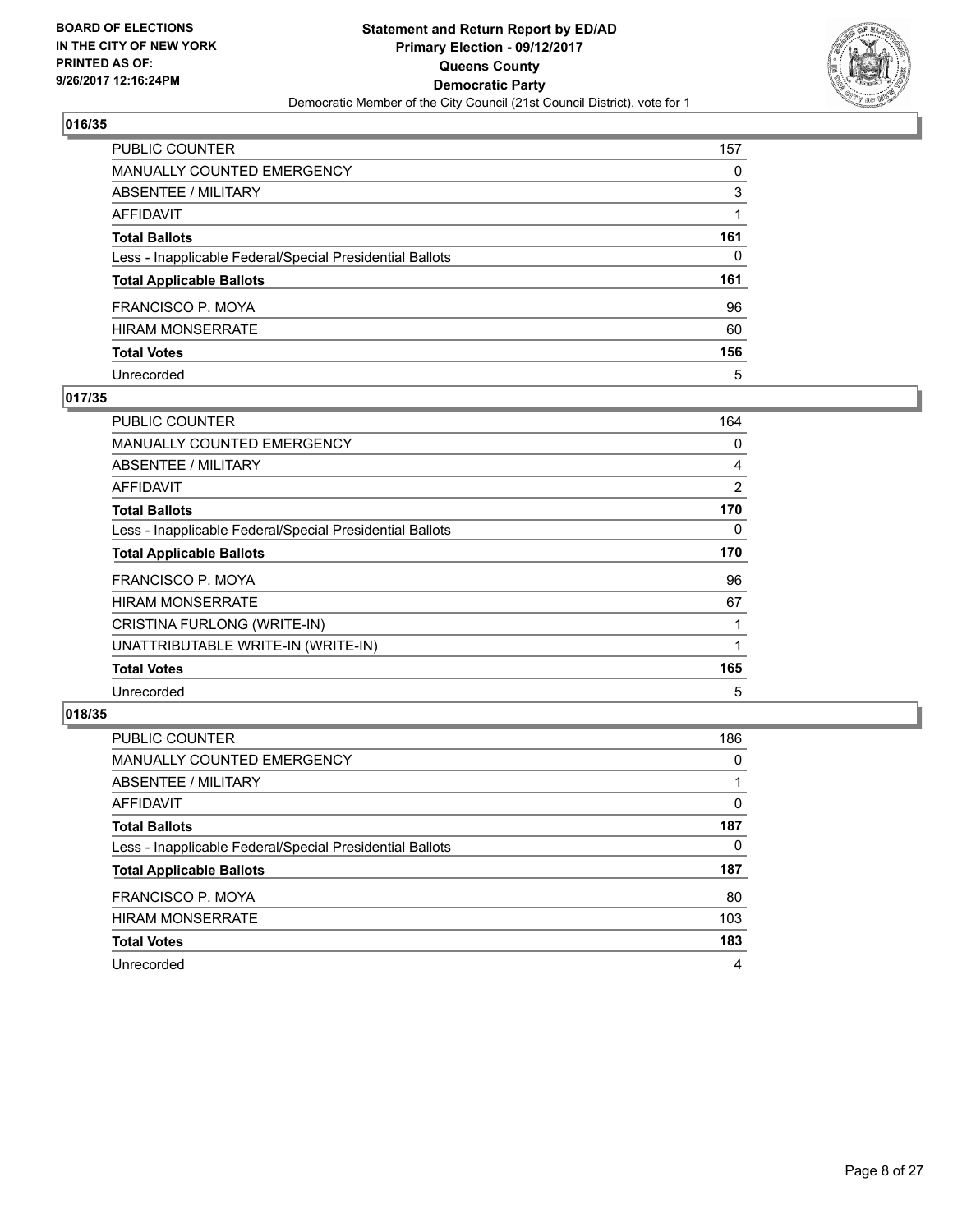

| PUBLIC COUNTER                                           | 121 |
|----------------------------------------------------------|-----|
| <b>MANUALLY COUNTED EMERGENCY</b>                        | 0   |
| ABSENTEE / MILITARY                                      | 0   |
| AFFIDAVIT                                                |     |
| <b>Total Ballots</b>                                     | 122 |
| Less - Inapplicable Federal/Special Presidential Ballots | 0   |
| <b>Total Applicable Ballots</b>                          | 122 |
| <b>FRANCISCO P. MOYA</b>                                 | 59  |
| <b>HIRAM MONSERRATE</b>                                  | 57  |
| UNATTRIBUTABLE WRITE-IN (WRITE-IN)                       |     |
| <b>Total Votes</b>                                       | 117 |
| Unrecorded                                               | 5   |

#### **020/35**

| <b>PUBLIC COUNTER</b>                                    | 193          |
|----------------------------------------------------------|--------------|
| <b>MANUALLY COUNTED EMERGENCY</b>                        | 0            |
| ABSENTEE / MILITARY                                      | 2            |
| AFFIDAVIT                                                | 0            |
| <b>Total Ballots</b>                                     | 195          |
| Less - Inapplicable Federal/Special Presidential Ballots | 0            |
| <b>Total Applicable Ballots</b>                          | 195          |
| FRANCISCO P. MOYA                                        | 122          |
| <b>HIRAM MONSERRATE</b>                                  | 68           |
| CRISTINA FURLONG (WRITE-IN)                              |              |
| ERYCKA MONTOYA (WRITE-IN)                                | 1            |
| UNATTRIBUTABLE WRITE-IN (WRITE-IN)                       | $\mathbf{1}$ |
| <b>Total Votes</b>                                       | 193          |
| Unrecorded                                               | 2            |

| <b>PUBLIC COUNTER</b>                                    | 100            |
|----------------------------------------------------------|----------------|
| MANUALLY COUNTED EMERGENCY                               | 0              |
| ABSENTEE / MILITARY                                      | $\overline{2}$ |
| AFFIDAVIT                                                | 0              |
| <b>Total Ballots</b>                                     | 102            |
| Less - Inapplicable Federal/Special Presidential Ballots | 0              |
| <b>Total Applicable Ballots</b>                          | 102            |
| <b>FRANCISCO P. MOYA</b>                                 | 76             |
| <b>HIRAM MONSERRATE</b>                                  | 22             |
| <b>Total Votes</b>                                       | 98             |
| Unrecorded                                               | 4              |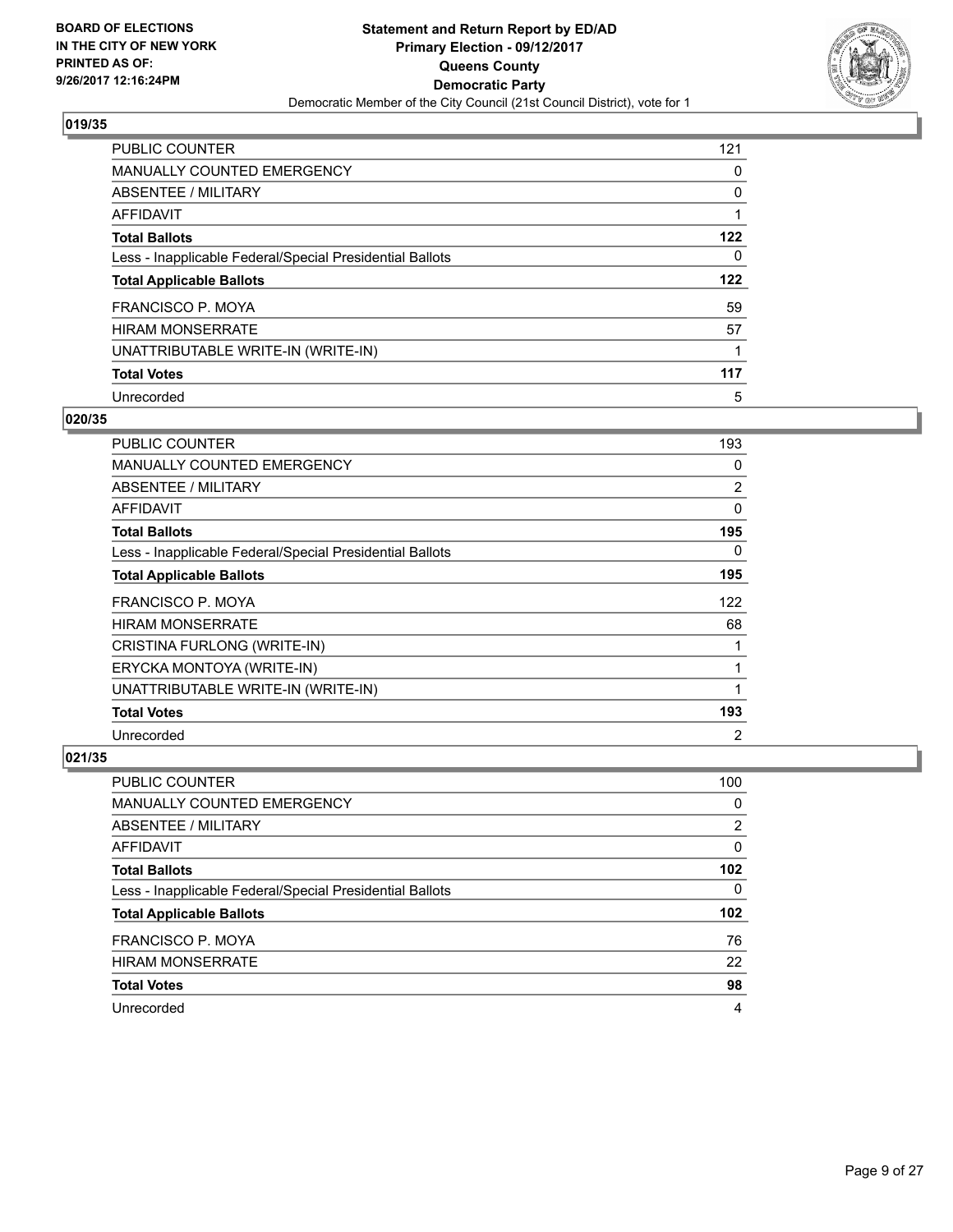

| PUBLIC COUNTER                                           | 139            |
|----------------------------------------------------------|----------------|
| <b>MANUALLY COUNTED EMERGENCY</b>                        | 0              |
| ABSENTEE / MILITARY                                      | $\overline{2}$ |
| AFFIDAVIT                                                | $\overline{2}$ |
| <b>Total Ballots</b>                                     | 143            |
| Less - Inapplicable Federal/Special Presidential Ballots | 0              |
| <b>Total Applicable Ballots</b>                          | 143            |
| <b>FRANCISCO P. MOYA</b>                                 | 93             |
| <b>HIRAM MONSERRATE</b>                                  | 48             |
| UNATTRIBUTABLE WRITE-IN (WRITE-IN)                       |                |
| <b>Total Votes</b>                                       | 142            |
|                                                          |                |

#### **025/35**

| <b>PUBLIC COUNTER</b>                                    | 209 |
|----------------------------------------------------------|-----|
| <b>MANUALLY COUNTED EMERGENCY</b>                        | 0   |
| ABSENTEE / MILITARY                                      | 3   |
| AFFIDAVIT                                                | 3   |
| <b>Total Ballots</b>                                     | 215 |
| Less - Inapplicable Federal/Special Presidential Ballots | 0   |
| <b>Total Applicable Ballots</b>                          | 215 |
| FRANCISCO P. MOYA                                        | 104 |
| <b>HIRAM MONSERRATE</b>                                  | 104 |
| <b>Total Votes</b>                                       | 208 |
| Unrecorded                                               | 7   |

| <b>PUBLIC COUNTER</b>                                    | 37       |
|----------------------------------------------------------|----------|
| MANUALLY COUNTED EMERGENCY                               | 0        |
| ABSENTEE / MILITARY                                      | $\Omega$ |
| AFFIDAVIT                                                | 0        |
| <b>Total Ballots</b>                                     | 37       |
| Less - Inapplicable Federal/Special Presidential Ballots | $\Omega$ |
| <b>Total Applicable Ballots</b>                          | 37       |
| FRANCISCO P. MOYA                                        | 25       |
| <b>HIRAM MONSERRATE</b>                                  | 12       |
| <b>Total Votes</b>                                       | 37       |
|                                                          |          |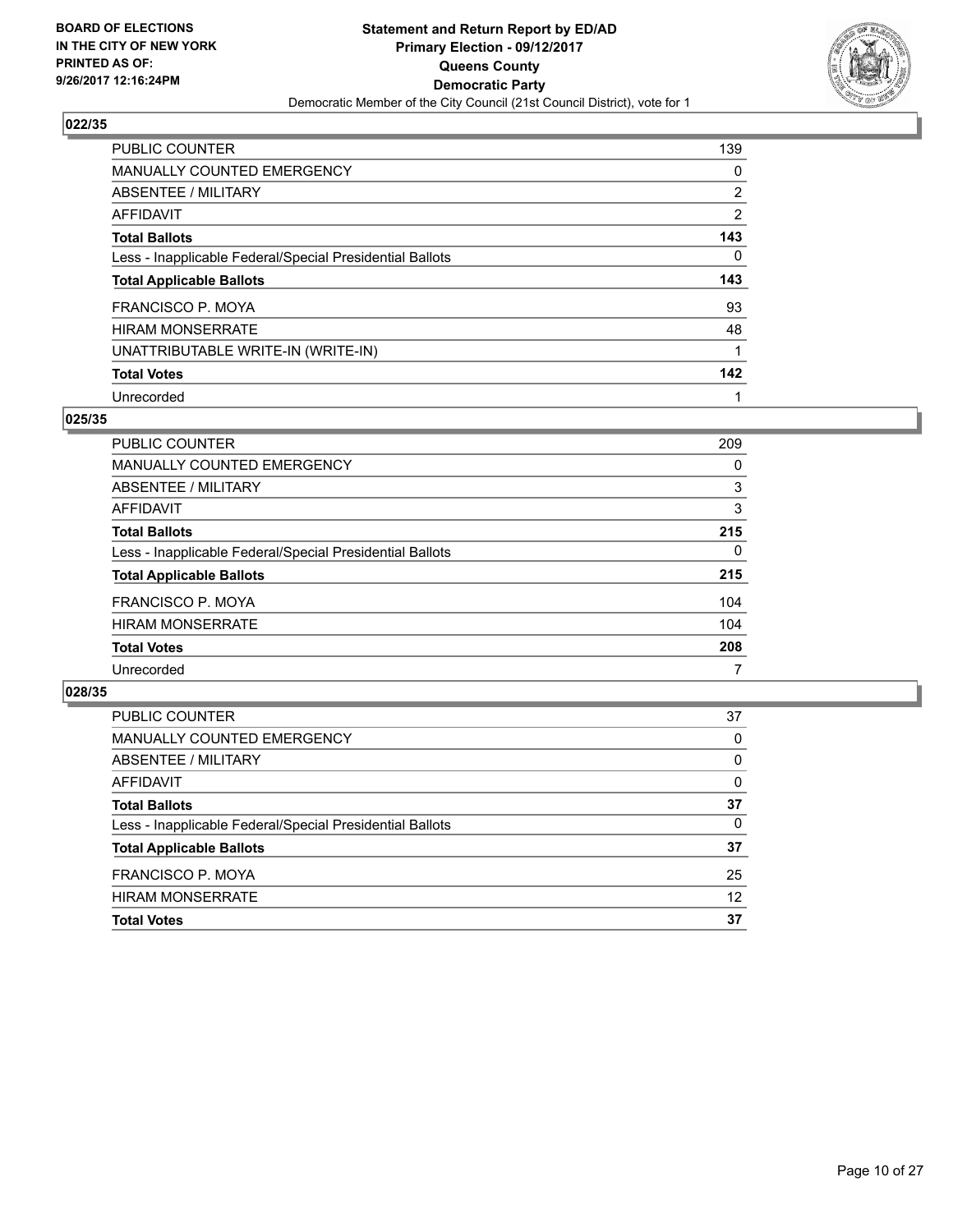

| PUBLIC COUNTER                                           | $\overline{2}$ |
|----------------------------------------------------------|----------------|
| MANUALLY COUNTED EMERGENCY                               | 0              |
| ABSENTEE / MILITARY                                      | 0              |
| AFFIDAVIT                                                | $\mathbf{0}$   |
| Total Ballots                                            | $\mathbf{2}$   |
| Less - Inapplicable Federal/Special Presidential Ballots | $\mathbf{0}$   |
| <b>Total Applicable Ballots</b>                          | $\mathbf{2}$   |
| FRANCISCO P. MOYA                                        | $\Omega$       |
| HIRAM MONSERRATE                                         |                |
| <b>Total Votes</b>                                       |                |
| Unrecorded                                               |                |

#### **031/35**

| <b>Total Votes</b>                                       | 0        |
|----------------------------------------------------------|----------|
| <b>HIRAM MONSERRATE</b>                                  | $\Omega$ |
| <b>FRANCISCO P. MOYA</b>                                 | $\Omega$ |
| <b>Total Applicable Ballots</b>                          | 0        |
| Less - Inapplicable Federal/Special Presidential Ballots | 0        |
| <b>Total Ballots</b>                                     | 0        |
| AFFIDAVIT                                                | 0        |
| ABSENTEE / MILITARY                                      | 0        |
| MANUALLY COUNTED EMERGENCY                               | 0        |
| PUBLIC COUNTER                                           | 0        |

| <b>PUBLIC COUNTER</b>                                    | 107 |
|----------------------------------------------------------|-----|
| <b>MANUALLY COUNTED EMERGENCY</b>                        | 0   |
| ABSENTEE / MILITARY                                      | 0   |
| <b>AFFIDAVIT</b>                                         | 0   |
| <b>Total Ballots</b>                                     | 107 |
| Less - Inapplicable Federal/Special Presidential Ballots | 0   |
| <b>Total Applicable Ballots</b>                          | 107 |
| FRANCISCO P. MOYA                                        | 61  |
| <b>HIRAM MONSERRATE</b>                                  | 44  |
| UNATTRIBUTABLE WRITE-IN (WRITE-IN)                       |     |
| <b>Total Votes</b>                                       | 106 |
| Unrecorded                                               |     |
| 034/35 COMBINED into: 031/35                             |     |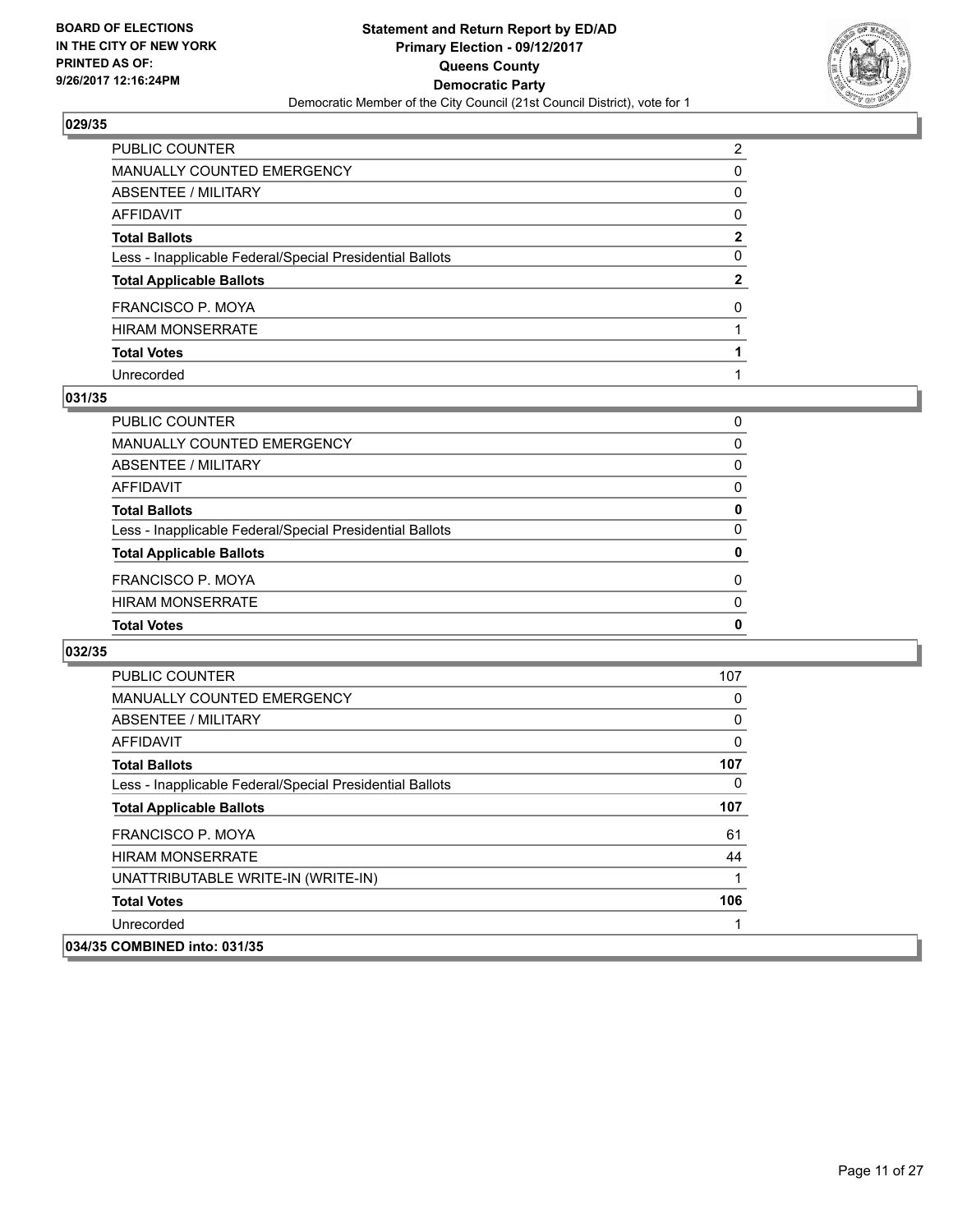

| <b>PUBLIC COUNTER</b>                                    | 27  |
|----------------------------------------------------------|-----|
| <b>MANUALLY COUNTED EMERGENCY</b>                        | 0   |
| ABSENTEE / MILITARY                                      | 126 |
| AFFIDAVIT                                                | 0   |
| <b>Total Ballots</b>                                     | 153 |
| Less - Inapplicable Federal/Special Presidential Ballots | 0   |
| <b>Total Applicable Ballots</b>                          | 153 |
| <b>FRANCISCO P. MOYA</b>                                 | 60  |
| <b>HIRAM MONSERRATE</b>                                  | 65  |
|                                                          |     |
| UNATTRIBUTABLE WRITE-IN (WRITE-IN)                       |     |
| <b>Total Votes</b>                                       | 126 |

#### **037/35**

| PUBLIC COUNTER                                           | 62 |
|----------------------------------------------------------|----|
| MANUALLY COUNTED EMERGENCY                               | 0  |
| ABSENTEE / MILITARY                                      | 0  |
| AFFIDAVIT                                                | 0  |
| <b>Total Ballots</b>                                     | 62 |
| Less - Inapplicable Federal/Special Presidential Ballots | 0  |
| <b>Total Applicable Ballots</b>                          | 62 |
| FRANCISCO P. MOYA                                        | 32 |
| <b>HIRAM MONSERRATE</b>                                  | 29 |
| <b>Total Votes</b>                                       | 61 |
| Unrecorded                                               |    |

| <b>PUBLIC COUNTER</b>                                    | 202            |
|----------------------------------------------------------|----------------|
| MANUALLY COUNTED EMERGENCY                               | 0              |
| ABSENTEE / MILITARY                                      | $\overline{2}$ |
| AFFIDAVIT                                                |                |
| <b>Total Ballots</b>                                     | 205            |
| Less - Inapplicable Federal/Special Presidential Ballots | 0              |
| <b>Total Applicable Ballots</b>                          | 205            |
| <b>FRANCISCO P. MOYA</b>                                 | 140            |
| <b>HIRAM MONSERRATE</b>                                  | 59             |
| <b>Total Votes</b>                                       | 199            |
| Unrecorded                                               | 6              |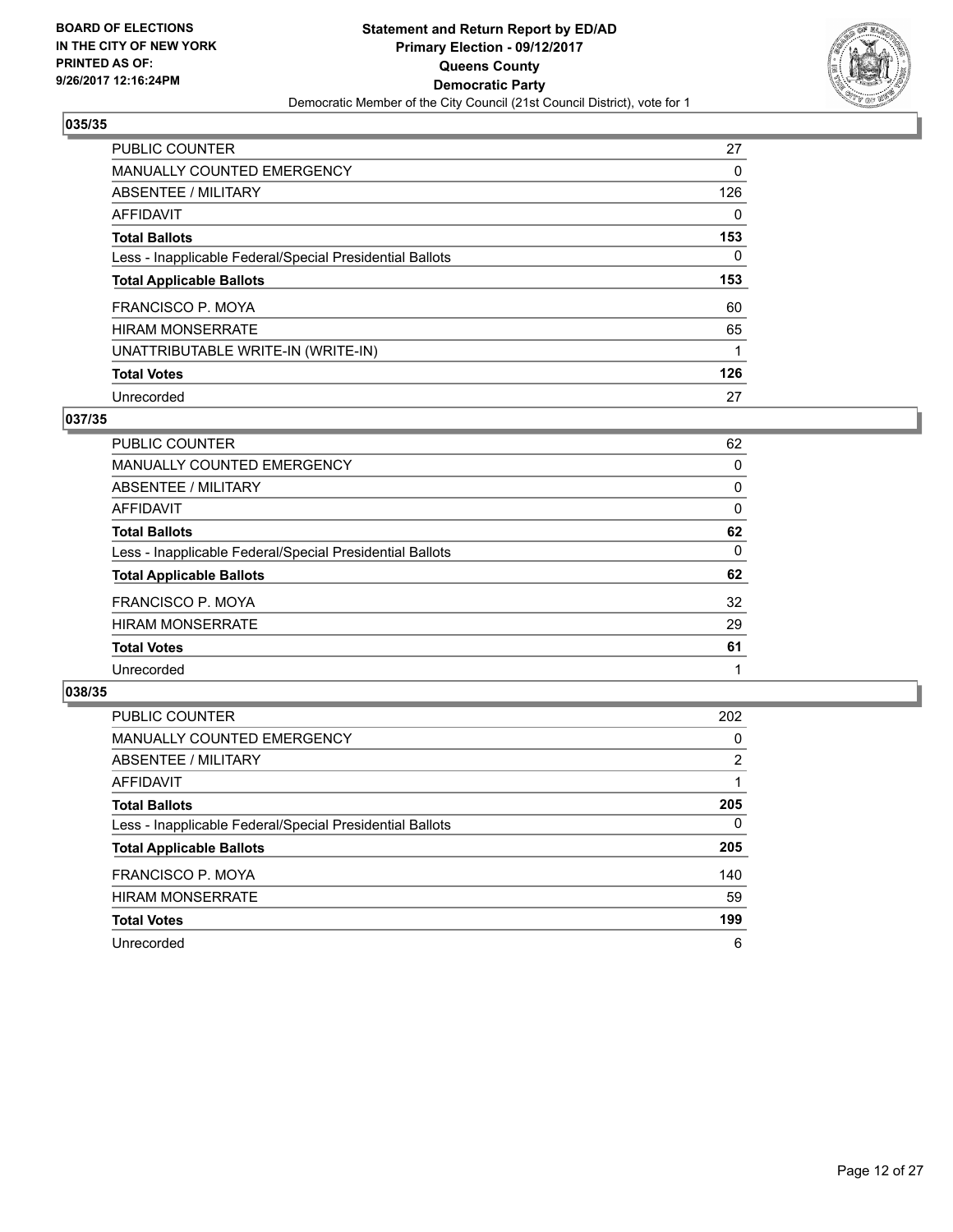

| PUBLIC COUNTER                                           | 80             |
|----------------------------------------------------------|----------------|
| <b>MANUALLY COUNTED EMERGENCY</b>                        | $\Omega$       |
| <b>ABSENTEE / MILITARY</b>                               |                |
| <b>AFFIDAVIT</b>                                         | 0              |
| <b>Total Ballots</b>                                     | 81             |
| Less - Inapplicable Federal/Special Presidential Ballots | $\Omega$       |
| <b>Total Applicable Ballots</b>                          | 81             |
| <b>FRANCISCO P. MOYA</b>                                 | 32             |
| <b>HIRAM MONSERRATE</b>                                  | 47             |
| <b>Total Votes</b>                                       | 79             |
| Unrecorded                                               | $\overline{2}$ |

#### **040/35**

| <b>PUBLIC COUNTER</b>                                    | 84 |
|----------------------------------------------------------|----|
| <b>MANUALLY COUNTED EMERGENCY</b>                        | 0  |
| ABSENTEE / MILITARY                                      | 0  |
| AFFIDAVIT                                                | 0  |
| <b>Total Ballots</b>                                     | 84 |
| Less - Inapplicable Federal/Special Presidential Ballots | 0  |
| <b>Total Applicable Ballots</b>                          | 84 |
| FRANCISCO P. MOYA                                        | 27 |
| <b>HIRAM MONSERRATE</b>                                  | 54 |
| UNATTRIBUTABLE WRITE-IN (WRITE-IN)                       |    |
| <b>Total Votes</b>                                       | 82 |
| Unrecorded                                               | 2  |
|                                                          |    |

| <b>PUBLIC COUNTER</b>                                    | 131 |
|----------------------------------------------------------|-----|
| MANUALLY COUNTED EMERGENCY                               | 0   |
| ABSENTEE / MILITARY                                      |     |
| AFFIDAVIT                                                | 0   |
| <b>Total Ballots</b>                                     | 132 |
| Less - Inapplicable Federal/Special Presidential Ballots | 0   |
| <b>Total Applicable Ballots</b>                          | 132 |
| <b>FRANCISCO P. MOYA</b>                                 | 74  |
| <b>HIRAM MONSERRATE</b>                                  | 58  |
| <b>Total Votes</b>                                       | 132 |
|                                                          |     |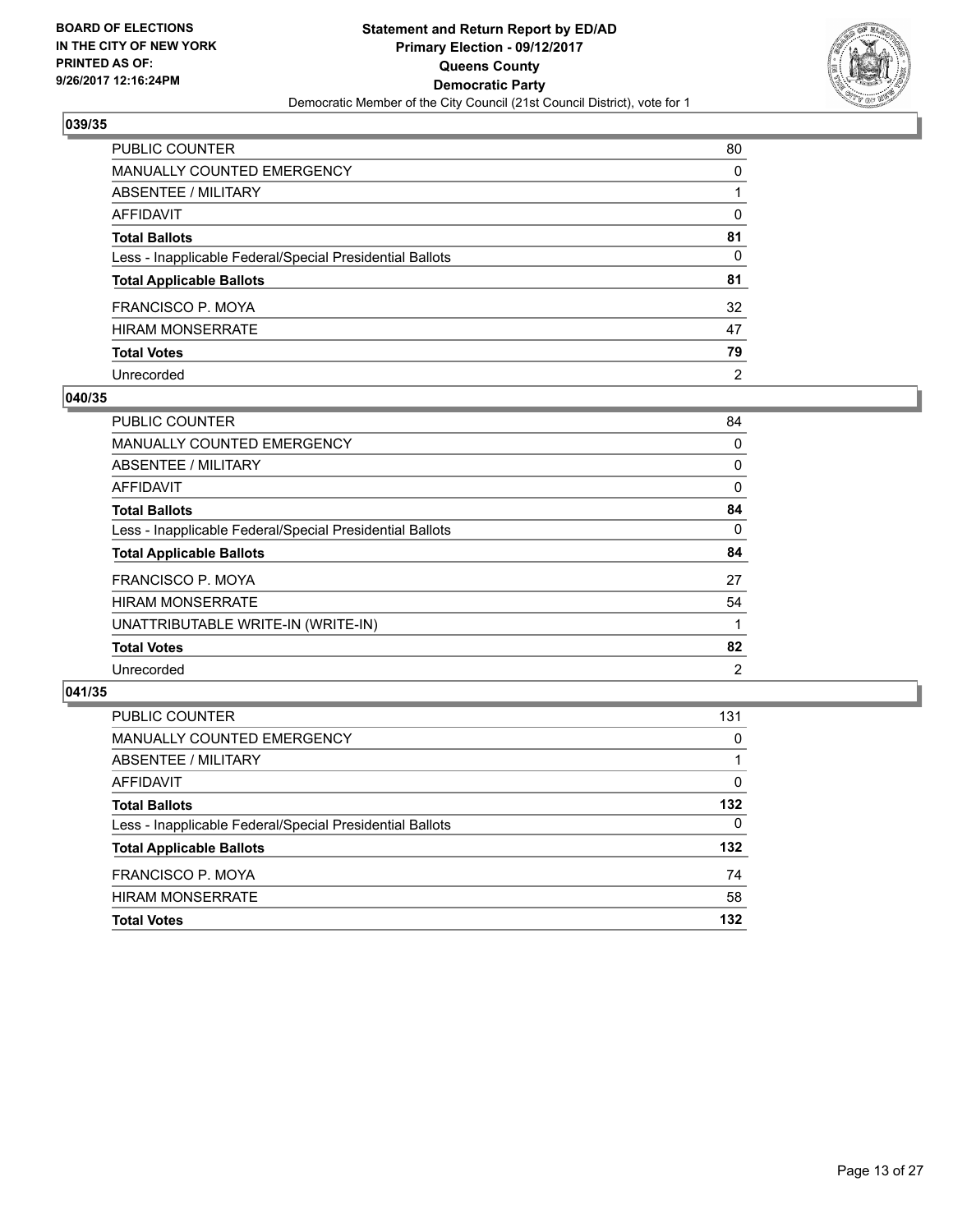

| PUBLIC COUNTER                                           | 115            |
|----------------------------------------------------------|----------------|
| <b>MANUALLY COUNTED EMERGENCY</b>                        | $\mathbf{0}$   |
| ABSENTEE / MILITARY                                      |                |
| <b>AFFIDAVIT</b>                                         | 5              |
| <b>Total Ballots</b>                                     | $121$          |
| Less - Inapplicable Federal/Special Presidential Ballots | 0              |
| <b>Total Applicable Ballots</b>                          | $121$          |
| FRANCISCO P. MOYA                                        | 50             |
| <b>HIRAM MONSERRATE</b>                                  | 69             |
| <b>Total Votes</b>                                       | 119            |
| Unrecorded                                               | $\overline{2}$ |

#### **043/35**

| PUBLIC COUNTER                                           | 107 |
|----------------------------------------------------------|-----|
| <b>MANUALLY COUNTED EMERGENCY</b>                        | 0   |
| ABSENTEE / MILITARY                                      | 3   |
| AFFIDAVIT                                                | 0   |
| <b>Total Ballots</b>                                     | 110 |
| Less - Inapplicable Federal/Special Presidential Ballots | 0   |
| <b>Total Applicable Ballots</b>                          | 110 |
| <b>FRANCISCO P. MOYA</b>                                 | 61  |
| <b>HIRAM MONSERRATE</b>                                  | 46  |
| <b>Total Votes</b>                                       | 107 |
| Unrecorded                                               | 3   |

| <b>PUBLIC COUNTER</b>                                    | 117 |
|----------------------------------------------------------|-----|
| <b>MANUALLY COUNTED EMERGENCY</b>                        | 0   |
| ABSENTEE / MILITARY                                      | 0   |
| <b>AFFIDAVIT</b>                                         | 0   |
| <b>Total Ballots</b>                                     | 117 |
| Less - Inapplicable Federal/Special Presidential Ballots | 0   |
| <b>Total Applicable Ballots</b>                          | 117 |
| FRANCISCO P. MOYA                                        | 53  |
| <b>HIRAM MONSERRATE</b>                                  | 59  |
| ERYCKA MONTOYA (WRITE-IN)                                |     |
| UNATTRIBUTABLE WRITE-IN (WRITE-IN)                       | 1   |
| <b>Total Votes</b>                                       | 114 |
| Unrecorded                                               | 3   |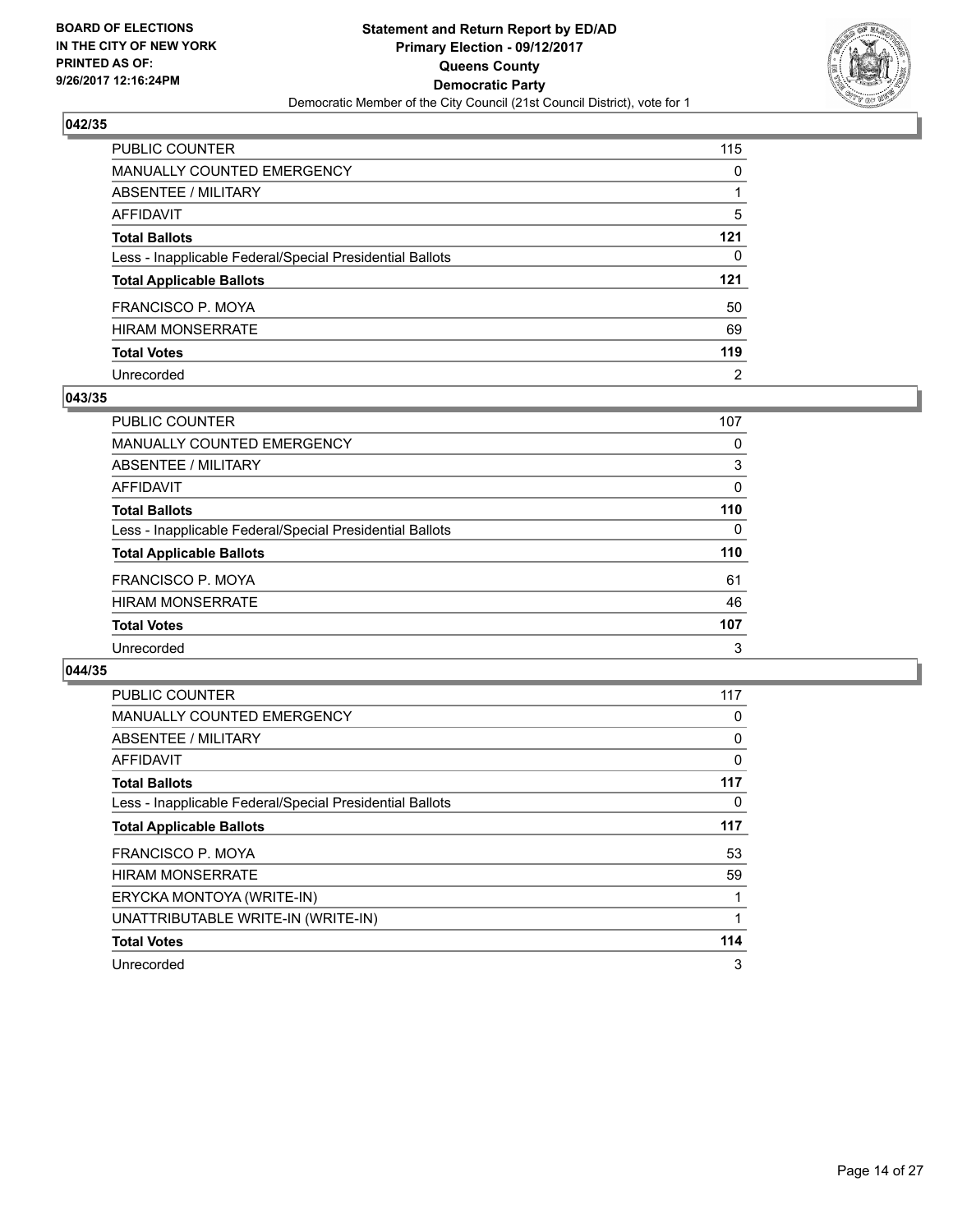

| PUBLIC COUNTER                                           | 100 |
|----------------------------------------------------------|-----|
| <b>MANUALLY COUNTED EMERGENCY</b>                        | 0   |
| <b>ABSENTEE / MILITARY</b>                               | 2   |
| AFFIDAVIT                                                |     |
| <b>Total Ballots</b>                                     | 103 |
| Less - Inapplicable Federal/Special Presidential Ballots | 0   |
| <b>Total Applicable Ballots</b>                          | 103 |
| <b>FRANCISCO P. MOYA</b>                                 | 43  |
| <b>HIRAM MONSERRATE</b>                                  | 60  |
| <b>Total Votes</b>                                       | 103 |

## **046/35**

| PUBLIC COUNTER                                           | 144 |
|----------------------------------------------------------|-----|
| <b>MANUALLY COUNTED EMERGENCY</b>                        | 0   |
| ABSENTEE / MILITARY                                      |     |
| AFFIDAVIT                                                | 0   |
| <b>Total Ballots</b>                                     | 145 |
| Less - Inapplicable Federal/Special Presidential Ballots | 0   |
| <b>Total Applicable Ballots</b>                          | 145 |
| FRANCISCO P. MOYA                                        | 73  |
| <b>HIRAM MONSERRATE</b>                                  | 68  |
| <b>Total Votes</b>                                       | 141 |
| Unrecorded                                               | 4   |

| PUBLIC COUNTER                                           | 162 |
|----------------------------------------------------------|-----|
| <b>MANUALLY COUNTED EMERGENCY</b>                        | 0   |
| ABSENTEE / MILITARY                                      | 0   |
| AFFIDAVIT                                                |     |
| <b>Total Ballots</b>                                     | 163 |
| Less - Inapplicable Federal/Special Presidential Ballots | 0   |
| <b>Total Applicable Ballots</b>                          | 163 |
| FRANCISCO P. MOYA                                        | 80  |
| <b>HIRAM MONSERRATE</b>                                  | 80  |
| <b>Total Votes</b>                                       | 160 |
| Unrecorded                                               | 3   |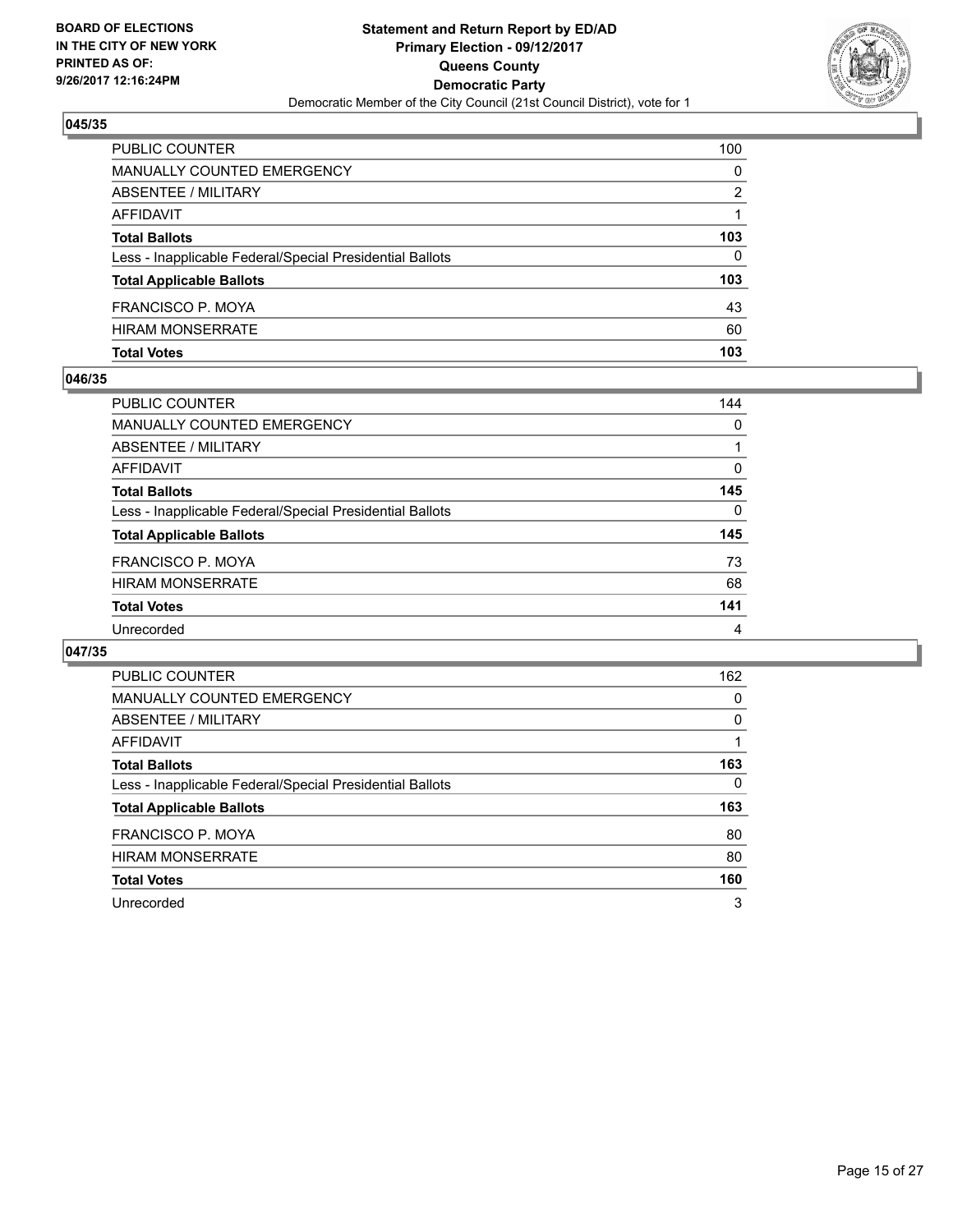

| PUBLIC COUNTER                                           | 208          |
|----------------------------------------------------------|--------------|
| <b>MANUALLY COUNTED EMERGENCY</b>                        | $\Omega$     |
| <b>ABSENTEE / MILITARY</b>                               | $\mathbf{0}$ |
| <b>AFFIDAVIT</b>                                         |              |
| <b>Total Ballots</b>                                     | 209          |
| Less - Inapplicable Federal/Special Presidential Ballots | 0            |
| <b>Total Applicable Ballots</b>                          | 209          |
| <b>FRANCISCO P. MOYA</b>                                 | 101          |
| <b>HIRAM MONSERRATE</b>                                  | 102          |
| <b>Total Votes</b>                                       | 203          |
| Unrecorded                                               | 6            |

#### **051/35**

| <b>PUBLIC COUNTER</b>                                    | 109            |
|----------------------------------------------------------|----------------|
| MANUALLY COUNTED EMERGENCY                               | 0              |
| ABSENTEE / MILITARY                                      | $\overline{2}$ |
| AFFIDAVIT                                                |                |
| <b>Total Ballots</b>                                     | $112$          |
| Less - Inapplicable Federal/Special Presidential Ballots | 0              |
| <b>Total Applicable Ballots</b>                          | $112$          |
| <b>FRANCISCO P. MOYA</b>                                 | 57             |
| <b>HIRAM MONSERRATE</b>                                  | 50             |
| LETICIA OCHOA (WRITE-IN)                                 |                |
| <b>Total Votes</b>                                       | 108            |
| Unrecorded                                               | 4              |

| <b>PUBLIC COUNTER</b>                                    | 145      |
|----------------------------------------------------------|----------|
| <b>MANUALLY COUNTED EMERGENCY</b>                        | 0        |
| ABSENTEE / MILITARY                                      | 64       |
| <b>AFFIDAVIT</b>                                         |          |
| <b>Total Ballots</b>                                     | 210      |
| Less - Inapplicable Federal/Special Presidential Ballots | $\Omega$ |
| <b>Total Applicable Ballots</b>                          | 210      |
| FRANCISCO P. MOYA                                        | 114      |
| <b>HIRAM MONSERRATE</b>                                  | 84       |
| INETHA WHITE (WRITE-IN)                                  |          |
| <b>Total Votes</b>                                       | 199      |
| Unrecorded                                               | 11       |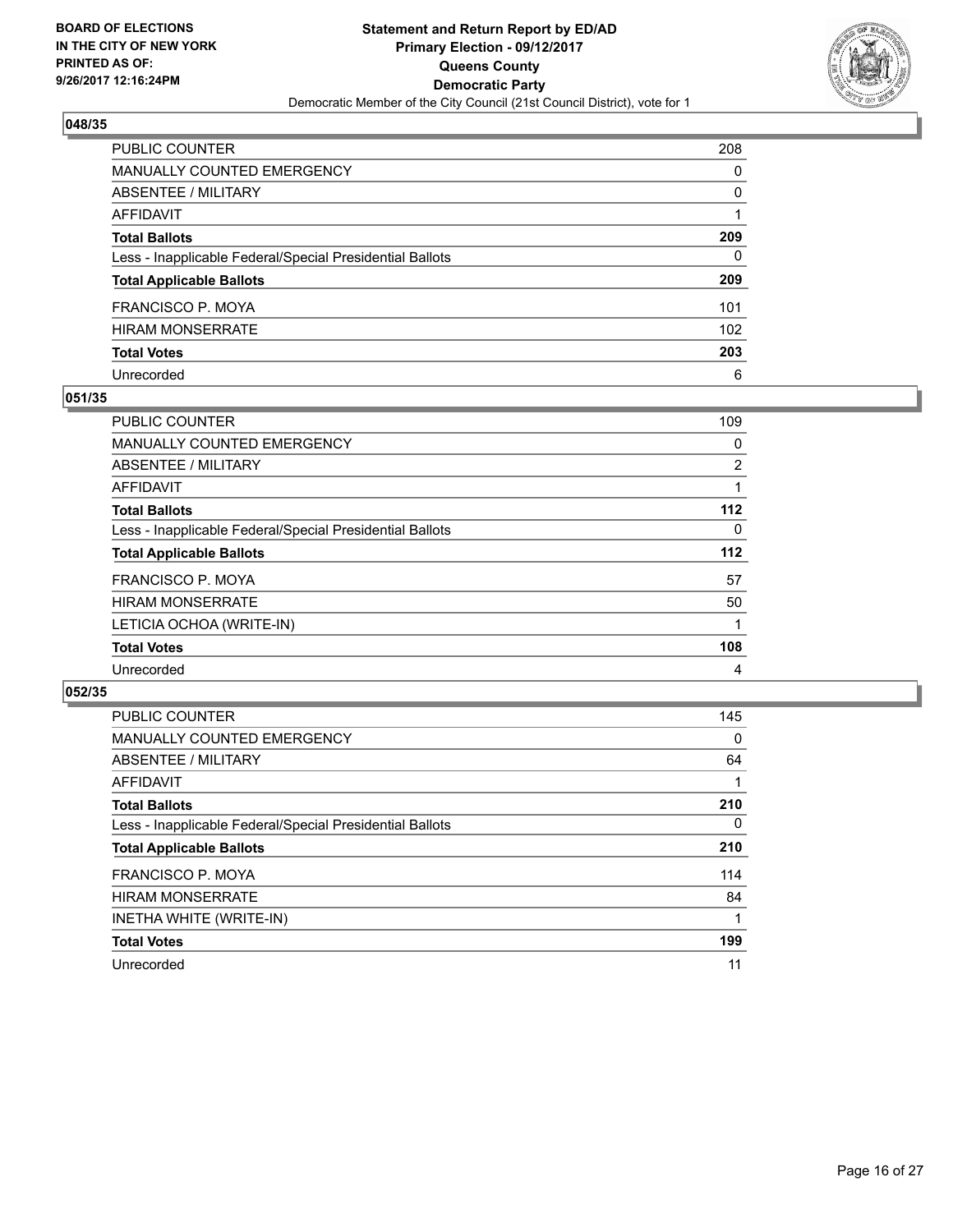

| PUBLIC COUNTER                                           | 166         |
|----------------------------------------------------------|-------------|
| <b>MANUALLY COUNTED EMERGENCY</b>                        | 0           |
| <b>ABSENTEE / MILITARY</b>                               | 5           |
| <b>AFFIDAVIT</b>                                         | $\mathbf 0$ |
| <b>Total Ballots</b>                                     | 171         |
| Less - Inapplicable Federal/Special Presidential Ballots | 0           |
| <b>Total Applicable Ballots</b>                          | 171         |
| FRANCISCO P. MOYA                                        | 86          |
| <b>HIRAM MONSERRATE</b>                                  | 83          |
| UNATTRIBUTABLE WRITE-IN (WRITE-IN)                       | 1           |
| <b>Total Votes</b>                                       | 170         |
| Unrecorded                                               |             |

# **054/35 COMBINED into: 028/35**

#### **055/35**

| 0        |
|----------|
| 0        |
| 0        |
| 0        |
| 0        |
| 0        |
| 0        |
| $\Omega$ |
| $\Omega$ |
| 0        |
|          |

| <b>PUBLIC COUNTER</b>                                    | 0        |
|----------------------------------------------------------|----------|
| MANUALLY COUNTED EMERGENCY                               | 0        |
| ABSENTEE / MILITARY                                      | 0        |
| AFFIDAVIT                                                | 0        |
| <b>Total Ballots</b>                                     | 0        |
| Less - Inapplicable Federal/Special Presidential Ballots | 0        |
| <b>Total Applicable Ballots</b>                          | 0        |
| <b>FRANCISCO P. MOYA</b>                                 | $\Omega$ |
| <b>HIRAM MONSERRATE</b>                                  | 0        |
| <b>Total Votes</b>                                       | 0        |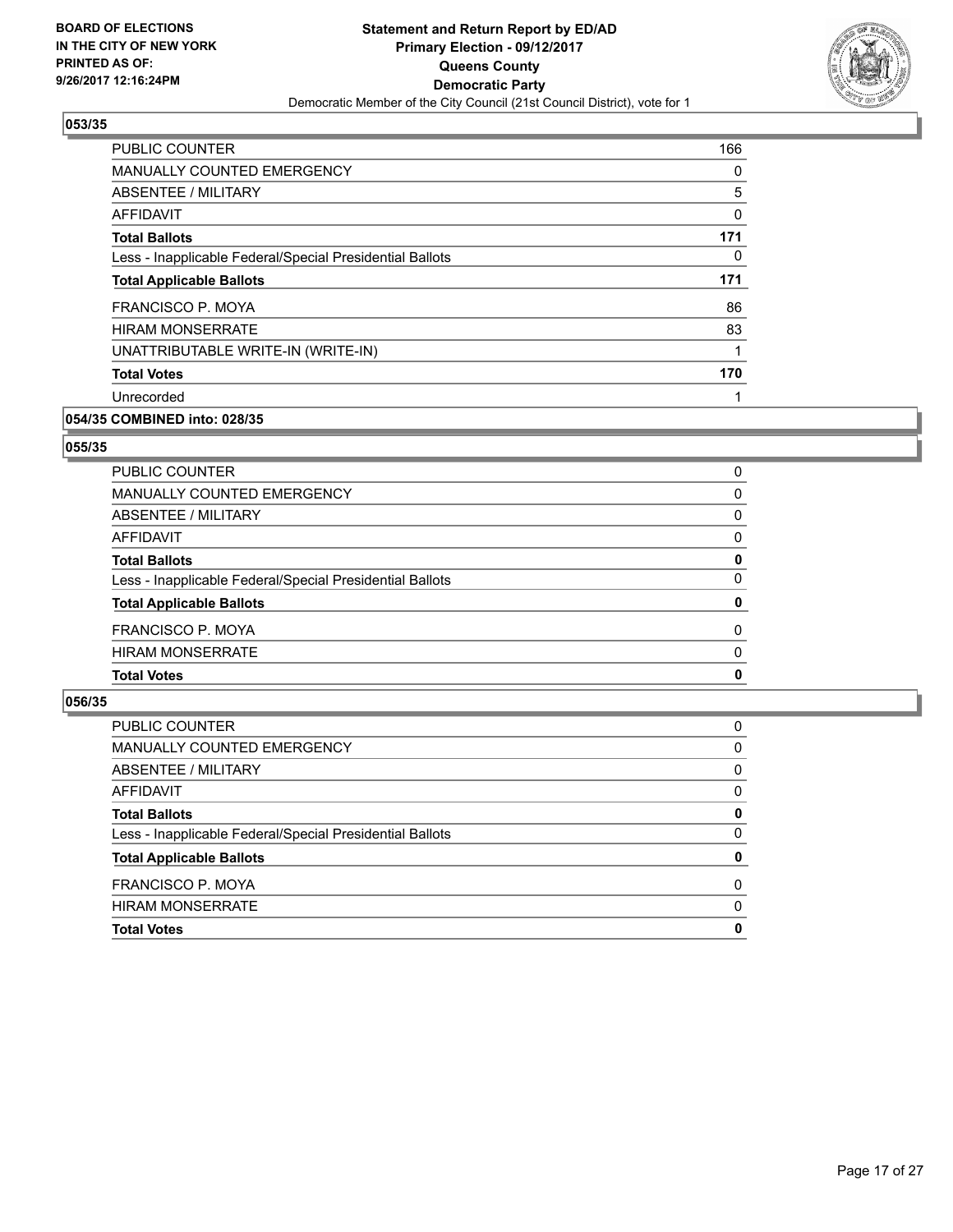

| <b>Total Votes</b>                                       | 0            |
|----------------------------------------------------------|--------------|
| <b>HIRAM MONSERRATE</b>                                  | <sup>0</sup> |
| <b>FRANCISCO P. MOYA</b>                                 | 0            |
| <b>Total Applicable Ballots</b>                          | 0            |
| Less - Inapplicable Federal/Special Presidential Ballots | 0            |
| <b>Total Ballots</b>                                     | 0            |
| AFFIDAVIT                                                | $\Omega$     |
| ABSENTEE / MILITARY                                      | 0            |
| MANUALLY COUNTED EMERGENCY                               | 0            |
| PUBLIC COUNTER                                           | $\Omega$     |

#### **065/35**

| <b>PUBLIC COUNTER</b>                                    | 97 |
|----------------------------------------------------------|----|
| <b>MANUALLY COUNTED EMERGENCY</b>                        | 0  |
| ABSENTEE / MILITARY                                      |    |
| AFFIDAVIT                                                |    |
| <b>Total Ballots</b>                                     | 99 |
| Less - Inapplicable Federal/Special Presidential Ballots | 0  |
| <b>Total Applicable Ballots</b>                          | 99 |
| FRANCISCO P. MOYA                                        | 43 |
| <b>HIRAM MONSERRATE</b>                                  | 52 |
| <b>Total Votes</b>                                       | 95 |
| Unrecorded                                               | 4  |
|                                                          |    |

| <b>PUBLIC COUNTER</b>                                    | 119            |
|----------------------------------------------------------|----------------|
| <b>MANUALLY COUNTED EMERGENCY</b>                        | 0              |
| ABSENTEE / MILITARY                                      | 3              |
| <b>AFFIDAVIT</b>                                         | $\mathbf{0}$   |
| <b>Total Ballots</b>                                     | 122            |
| Less - Inapplicable Federal/Special Presidential Ballots | 0              |
| <b>Total Applicable Ballots</b>                          | 122            |
| FRANCISCO P. MOYA                                        | 61             |
| <b>HIRAM MONSERRATE</b>                                  | 58             |
| UNATTRIBUTABLE WRITE-IN (WRITE-IN)                       | $\overline{2}$ |
| <b>Total Votes</b>                                       | 121            |
|                                                          |                |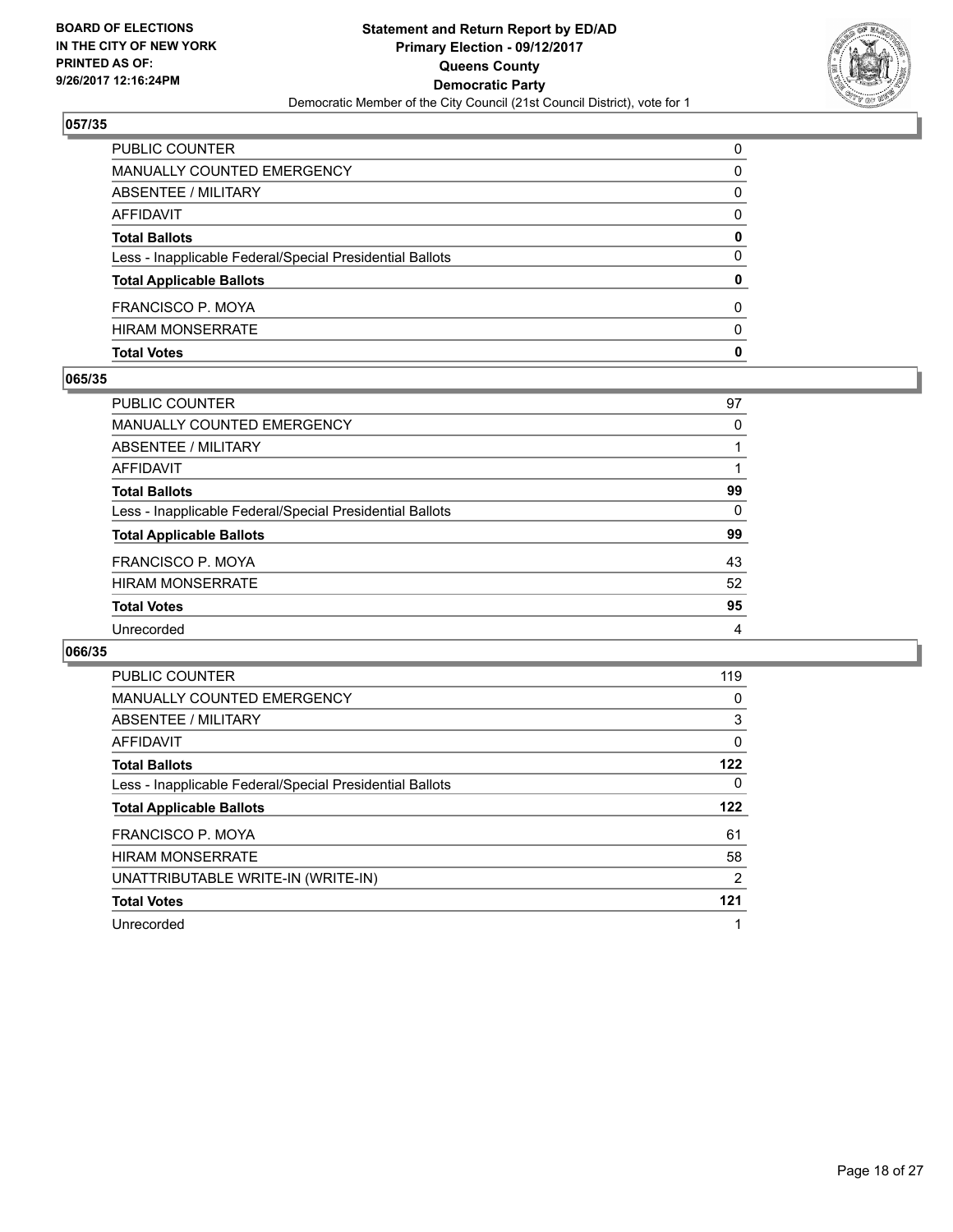

| <b>Total Votes</b>                                       | 0        |
|----------------------------------------------------------|----------|
| <b>HIRAM MONSERRATE</b>                                  | 0        |
| FRANCISCO P. MOYA                                        | 0        |
| <b>Total Applicable Ballots</b>                          | 0        |
| Less - Inapplicable Federal/Special Presidential Ballots | 0        |
| <b>Total Ballots</b>                                     | 0        |
| AFFIDAVIT                                                | 0        |
| ABSENTEE / MILITARY                                      | 0        |
| MANUALLY COUNTED EMERGENCY                               | 0        |
| <b>PUBLIC COUNTER</b>                                    | $\Omega$ |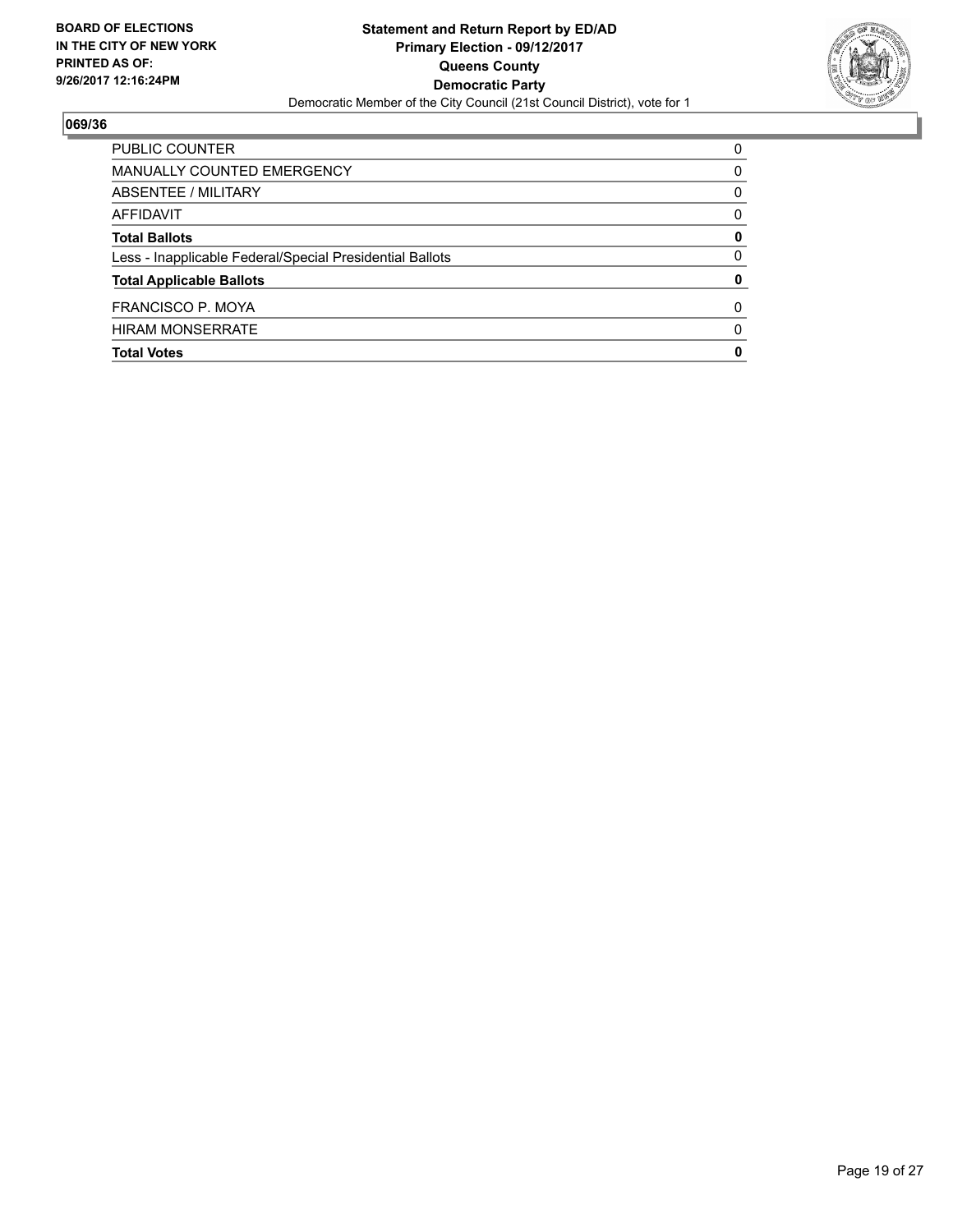

| <b>PUBLIC COUNTER</b>                                    | 100              |
|----------------------------------------------------------|------------------|
| <b>MANUALLY COUNTED EMERGENCY</b>                        | $\Omega$         |
| ABSENTEE / MILITARY                                      | 5                |
| <b>AFFIDAVIT</b>                                         | 2                |
| <b>Total Ballots</b>                                     | 107              |
| Less - Inapplicable Federal/Special Presidential Ballots | 0                |
| <b>Total Applicable Ballots</b>                          | 107              |
| <b>FRANCISCO P. MOYA</b>                                 | 55               |
| <b>HIRAM MONSERRATE</b>                                  | 47               |
| <b>Total Votes</b>                                       | 102 <sub>2</sub> |
| Unrecorded                                               | 5                |

#### **002/39**

| <b>PUBLIC COUNTER</b>                                    | 50 |
|----------------------------------------------------------|----|
| <b>MANUALLY COUNTED EMERGENCY</b>                        | 0  |
| ABSENTEE / MILITARY                                      |    |
| AFFIDAVIT                                                | 0  |
| <b>Total Ballots</b>                                     | 51 |
| Less - Inapplicable Federal/Special Presidential Ballots | 0  |
| <b>Total Applicable Ballots</b>                          | 51 |
| FRANCISCO P. MOYA                                        | 39 |
| <b>HIRAM MONSERRATE</b>                                  | 10 |
| <b>Total Votes</b>                                       | 49 |
| Unrecorded                                               | 2  |

| <b>PUBLIC COUNTER</b>                                    | 115 |
|----------------------------------------------------------|-----|
| <b>MANUALLY COUNTED EMERGENCY</b>                        | 0   |
| ABSENTEE / MILITARY                                      |     |
| AFFIDAVIT                                                | 0   |
| <b>Total Ballots</b>                                     | 116 |
| Less - Inapplicable Federal/Special Presidential Ballots | 0   |
| <b>Total Applicable Ballots</b>                          | 116 |
| FRANCISCO P. MOYA                                        | 82  |
| <b>HIRAM MONSERRATE</b>                                  | 31  |
| <b>Total Votes</b>                                       | 113 |
| Unrecorded                                               | 3   |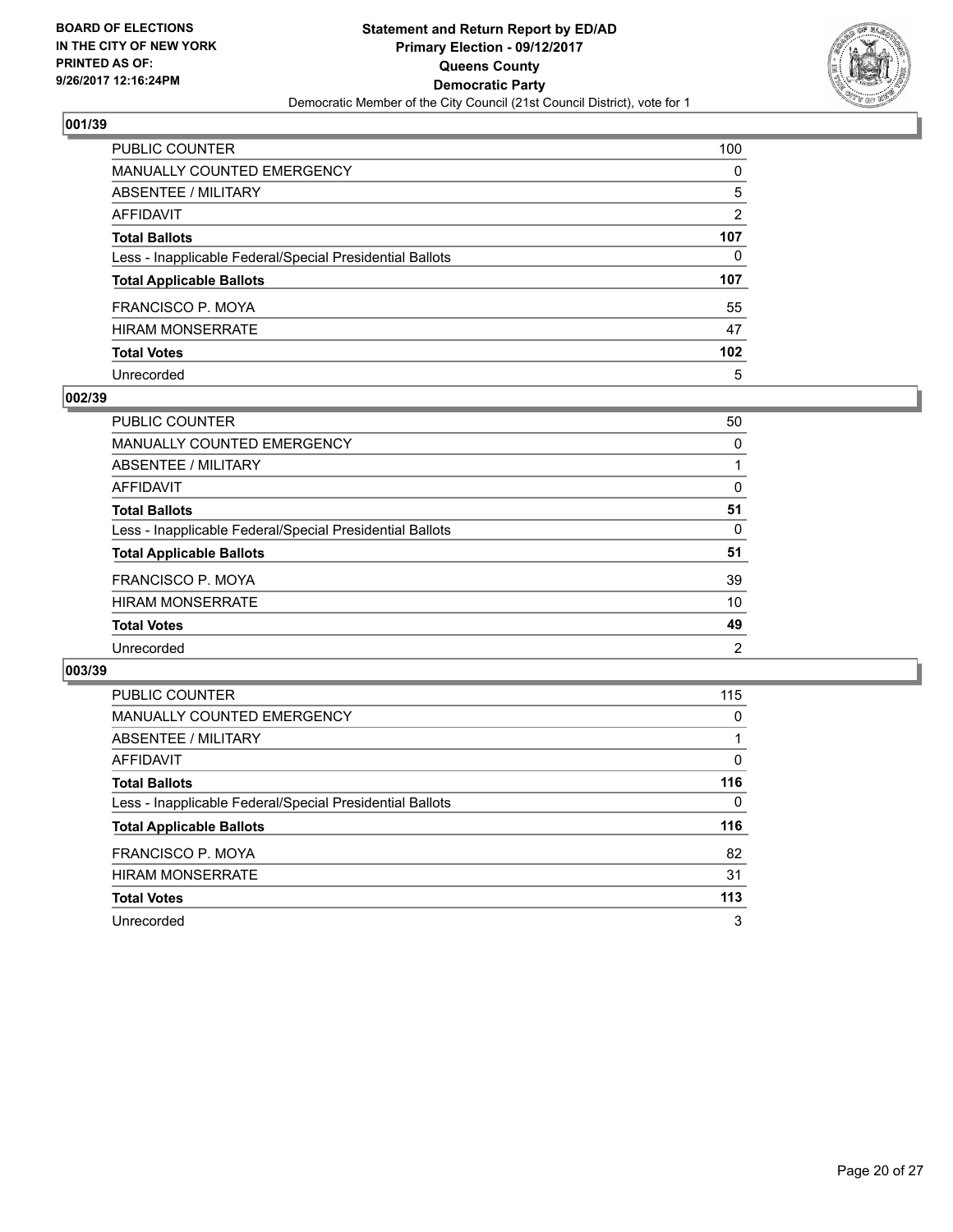

| <b>PUBLIC COUNTER</b>                                    | 118 |
|----------------------------------------------------------|-----|
| <b>MANUALLY COUNTED EMERGENCY</b>                        | 0   |
| ABSENTEE / MILITARY                                      | 0   |
| AFFIDAVIT                                                | 4   |
| <b>Total Ballots</b>                                     | 122 |
| Less - Inapplicable Federal/Special Presidential Ballots | 0   |
| <b>Total Applicable Ballots</b>                          | 122 |
| <b>FRANCISCO P. MOYA</b>                                 | 79  |
| <b>HIRAM MONSERRATE</b>                                  | 39  |
| MARILYN MENDOZA (WRITE-IN)                               |     |
| PETER A. KOO (WRITE-IN)                                  |     |
| <b>Total Votes</b>                                       | 120 |
| Unrecorded                                               | 2   |

# **005/39**

| PUBLIC COUNTER                                           | 101 |
|----------------------------------------------------------|-----|
| <b>MANUALLY COUNTED EMERGENCY</b>                        | 0   |
| ABSENTEE / MILITARY                                      | 0   |
| <b>AFFIDAVIT</b>                                         | 0   |
| <b>Total Ballots</b>                                     | 101 |
| Less - Inapplicable Federal/Special Presidential Ballots | 0   |
| <b>Total Applicable Ballots</b>                          | 101 |
| FRANCISCO P. MOYA                                        | 56  |
| <b>HIRAM MONSERRATE</b>                                  | 44  |
| <b>Total Votes</b>                                       | 100 |
| Unrecorded                                               |     |

| <b>PUBLIC COUNTER</b>                                    | 66 |
|----------------------------------------------------------|----|
| MANUALLY COUNTED EMERGENCY                               | 0  |
| ABSENTEE / MILITARY                                      |    |
| AFFIDAVIT                                                | 0  |
| <b>Total Ballots</b>                                     | 67 |
| Less - Inapplicable Federal/Special Presidential Ballots | 0  |
| <b>Total Applicable Ballots</b>                          | 67 |
| FRANCISCO P. MOYA                                        | 38 |
| <b>HIRAM MONSERRATE</b>                                  | 23 |
| <b>Total Votes</b>                                       | 61 |
| Unrecorded                                               | 6  |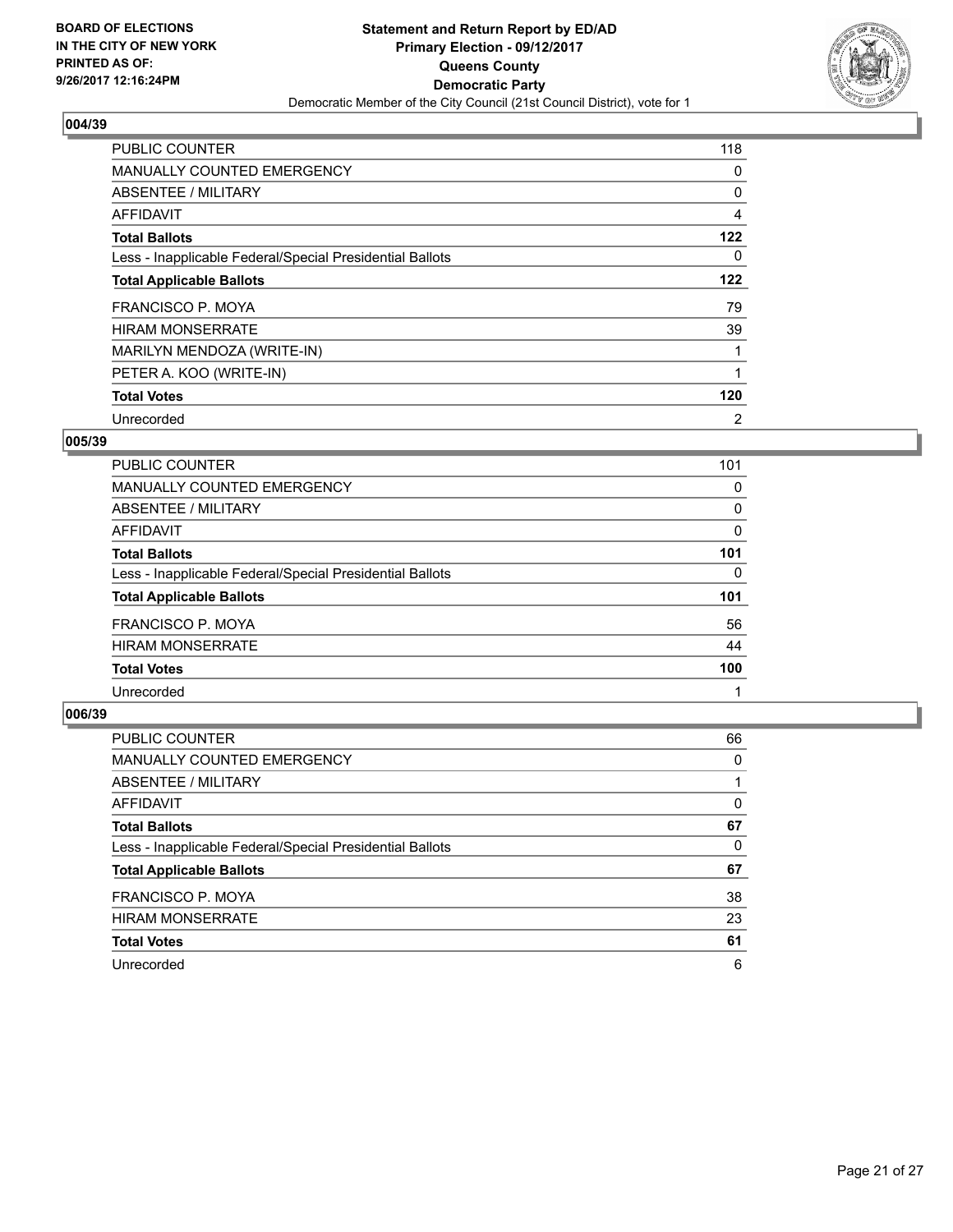

| PUBLIC COUNTER                                           | 128 |
|----------------------------------------------------------|-----|
| <b>MANUALLY COUNTED EMERGENCY</b>                        | 0   |
| <b>ABSENTEE / MILITARY</b>                               | 2   |
| <b>AFFIDAVIT</b>                                         | 0   |
| <b>Total Ballots</b>                                     | 130 |
| Less - Inapplicable Federal/Special Presidential Ballots | 0   |
| <b>Total Applicable Ballots</b>                          | 130 |
| <b>FRANCISCO P. MOYA</b>                                 | 90  |
| <b>HIRAM MONSERRATE</b>                                  | 36  |
| <b>Total Votes</b>                                       | 126 |
| Unrecorded                                               | 4   |

#### **008/39**

| <b>PUBLIC COUNTER</b>                                    | 139 |
|----------------------------------------------------------|-----|
| MANUALLY COUNTED EMERGENCY                               | 0   |
| ABSENTEE / MILITARY                                      | 0   |
| AFFIDAVIT                                                | 0   |
| <b>Total Ballots</b>                                     | 139 |
| Less - Inapplicable Federal/Special Presidential Ballots | 0   |
| <b>Total Applicable Ballots</b>                          | 139 |
| FRANCISCO P. MOYA                                        | 119 |
| <b>HIRAM MONSERRATE</b>                                  | 19  |
| <b>Total Votes</b>                                       | 138 |
| Unrecorded                                               |     |

| <b>PUBLIC COUNTER</b>                                    | 120 |
|----------------------------------------------------------|-----|
| <b>MANUALLY COUNTED EMERGENCY</b>                        | 0   |
| ABSENTEE / MILITARY                                      | 2   |
| AFFIDAVIT                                                |     |
| <b>Total Ballots</b>                                     | 123 |
| Less - Inapplicable Federal/Special Presidential Ballots | 0   |
| <b>Total Applicable Ballots</b>                          | 123 |
| FRANCISCO P. MOYA                                        | 65  |
| <b>HIRAM MONSERRATE</b>                                  | 58  |
| <b>Total Votes</b>                                       | 123 |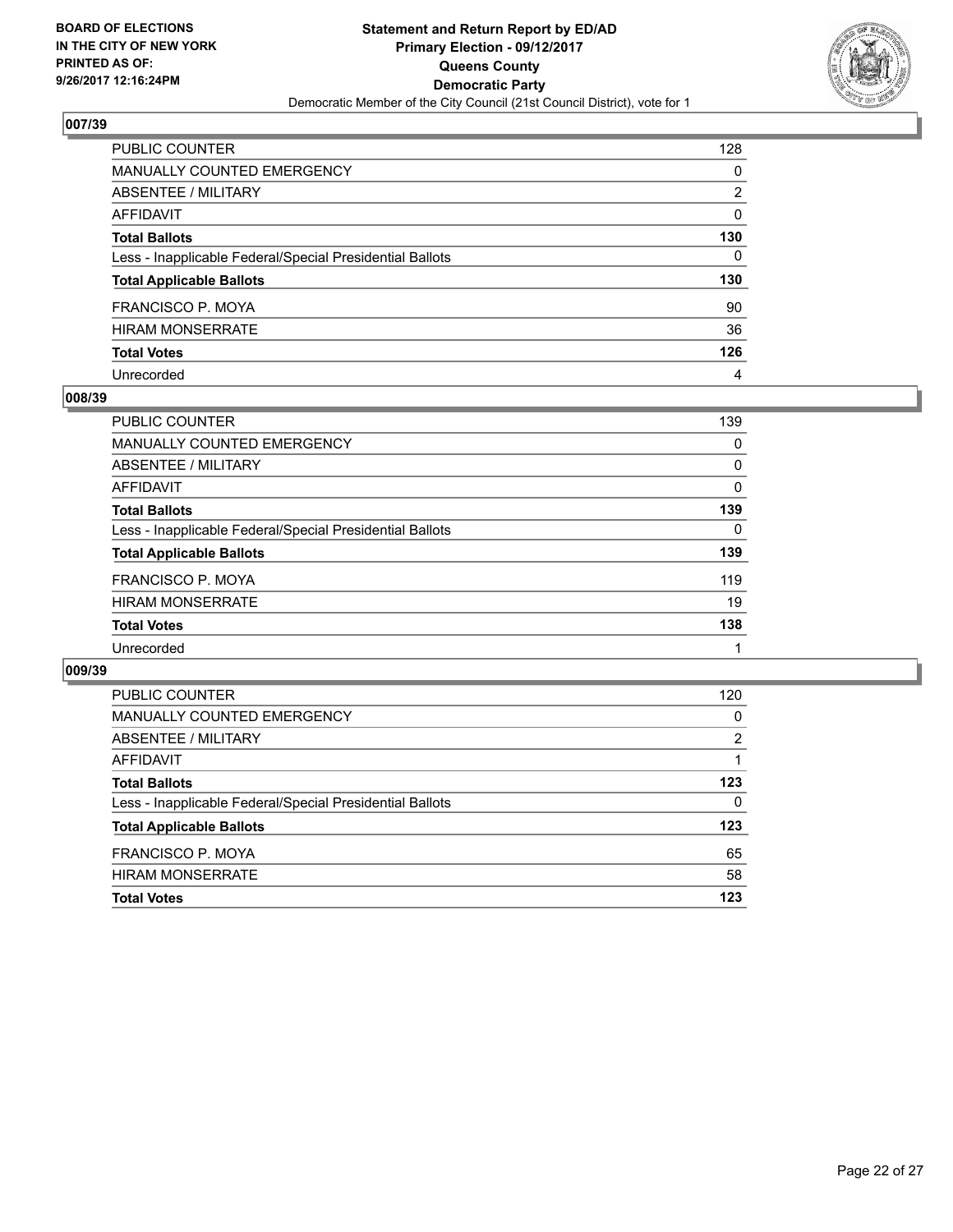

| PUBLIC COUNTER                                           | 72           |
|----------------------------------------------------------|--------------|
| <b>MANUALLY COUNTED EMERGENCY</b>                        | 0            |
| <b>ABSENTEE / MILITARY</b>                               | 0            |
| AFFIDAVIT                                                | $\mathbf{0}$ |
| <b>Total Ballots</b>                                     | 72           |
| Less - Inapplicable Federal/Special Presidential Ballots | $\mathbf{0}$ |
| <b>Total Applicable Ballots</b>                          | 72           |
| FRANCISCO P. MOYA                                        | 49           |
| <b>HIRAM MONSERRATE</b>                                  | 20           |
| <b>Total Votes</b>                                       | 69           |
| Unrecorded                                               | 3            |

#### **012/39**

| <b>Total Votes</b>                                       | 74 |
|----------------------------------------------------------|----|
| <b>HIRAM MONSERRATE</b>                                  | 26 |
| FRANCISCO P. MOYA                                        | 48 |
| <b>Total Applicable Ballots</b>                          | 74 |
| Less - Inapplicable Federal/Special Presidential Ballots | 0  |
| <b>Total Ballots</b>                                     | 74 |
| AFFIDAVIT                                                |    |
| ABSENTEE / MILITARY                                      | 2  |
| MANUALLY COUNTED EMERGENCY                               | 0  |
| <b>PUBLIC COUNTER</b>                                    | 71 |

| <b>PUBLIC COUNTER</b>                                    | 170 |
|----------------------------------------------------------|-----|
| <b>MANUALLY COUNTED EMERGENCY</b>                        | 0   |
| ABSENTEE / MILITARY                                      | 3   |
| <b>AFFIDAVIT</b>                                         | 3   |
| <b>Total Ballots</b>                                     | 176 |
| Less - Inapplicable Federal/Special Presidential Ballots | 0   |
| <b>Total Applicable Ballots</b>                          | 176 |
| FRANCISCO P. MOYA                                        | 118 |
| <b>HIRAM MONSERRATE</b>                                  | 43  |
| CRISTINA FURLONG (WRITE-IN)                              | 6   |
| ERYCKA MONTOYA (WRITE-IN)                                | 2   |
| <b>JULISSA FERRERAS-COPELAND (WRITE-IN)</b>              | 2   |
| UNATTRIBUTABLE WRITE-IN (WRITE-IN)                       | 1   |
| <b>Total Votes</b>                                       | 172 |
| Unrecorded                                               | 4   |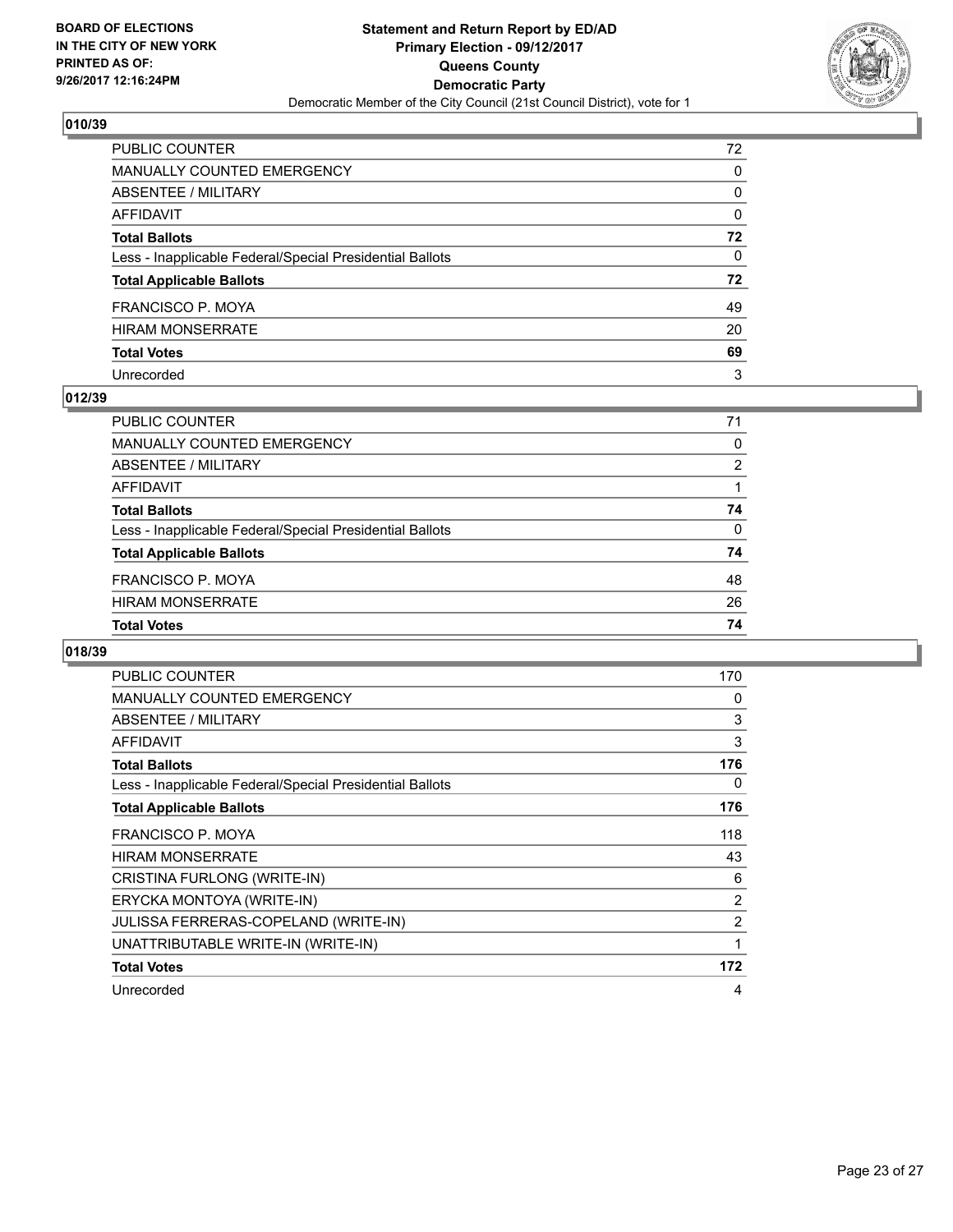

| PUBLIC COUNTER                                           | 20           |
|----------------------------------------------------------|--------------|
| <b>MANUALLY COUNTED EMERGENCY</b>                        | 0            |
| <b>ABSENTEE / MILITARY</b>                               | 0            |
| AFFIDAVIT                                                | $\mathbf{0}$ |
| <b>Total Ballots</b>                                     | 20           |
| Less - Inapplicable Federal/Special Presidential Ballots | $\mathbf{0}$ |
| <b>Total Applicable Ballots</b>                          | 20           |
| <b>FRANCISCO P. MOYA</b>                                 | 15           |
| <b>HIRAM MONSERRATE</b>                                  | 4            |
| UNATTRIBUTABLE WRITE-IN (WRITE-IN)                       |              |
| <b>Total Votes</b>                                       | 20           |

# **052/39**

| <b>PUBLIC COUNTER</b>                                    | 99  |
|----------------------------------------------------------|-----|
| <b>MANUALLY COUNTED EMERGENCY</b>                        | 0   |
| ABSENTEE / MILITARY                                      | 0   |
| AFFIDAVIT                                                |     |
| <b>Total Ballots</b>                                     | 100 |
| Less - Inapplicable Federal/Special Presidential Ballots | 0   |
| <b>Total Applicable Ballots</b>                          | 100 |
| <b>FRANCISCO P. MOYA</b>                                 | 54  |
| <b>HIRAM MONSERRATE</b>                                  | 43  |
| UNATTRIBUTABLE WRITE-IN (WRITE-IN)                       |     |
| <b>Total Votes</b>                                       | 98  |
| Unrecorded                                               | 2   |
|                                                          |     |

| <b>PUBLIC COUNTER</b>                                    | 64 |
|----------------------------------------------------------|----|
| <b>MANUALLY COUNTED EMERGENCY</b>                        | 0  |
| ABSENTEE / MILITARY                                      |    |
| <b>AFFIDAVIT</b>                                         | 0  |
| <b>Total Ballots</b>                                     | 65 |
| Less - Inapplicable Federal/Special Presidential Ballots | 0  |
| <b>Total Applicable Ballots</b>                          | 65 |
| FRANCISCO P. MOYA                                        | 37 |
| <b>HIRAM MONSERRATE</b>                                  | 22 |
| UNATTRIBUTABLE WRITE-IN (WRITE-IN)                       |    |
| <b>Total Votes</b>                                       | 60 |
| Unrecorded                                               | 5  |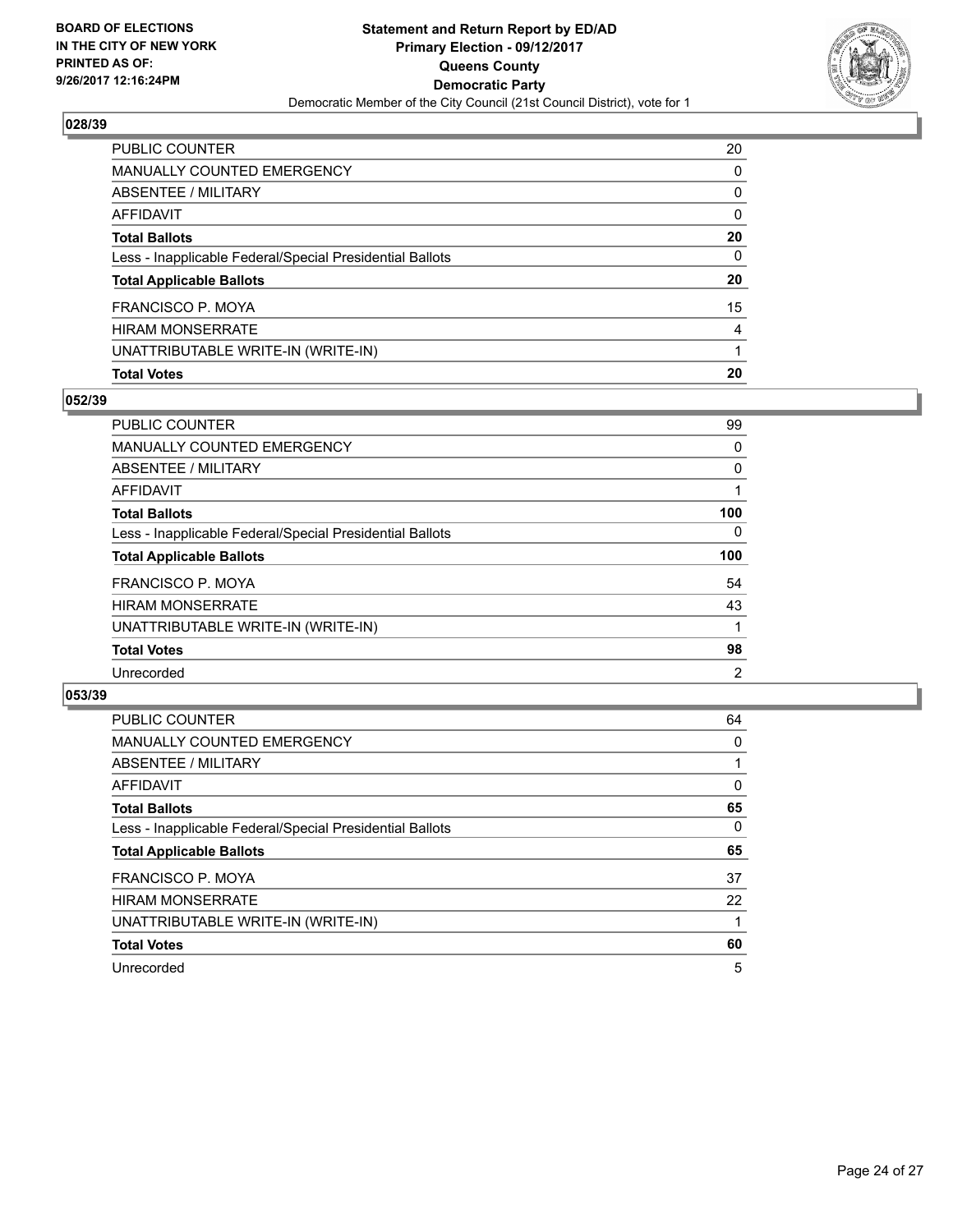

| <b>PUBLIC COUNTER</b>                                    | 73             |
|----------------------------------------------------------|----------------|
| <b>MANUALLY COUNTED EMERGENCY</b>                        | 0              |
| ABSENTEE / MILITARY                                      | $\overline{2}$ |
| AFFIDAVIT                                                | 0              |
| <b>Total Ballots</b>                                     | 75             |
| Less - Inapplicable Federal/Special Presidential Ballots | 0              |
| <b>Total Applicable Ballots</b>                          | 75             |
| FRANCISCO P. MOYA                                        | 51             |
| <b>HIRAM MONSERRATE</b>                                  | 22             |
| <b>Total Votes</b>                                       | 73             |
| Unrecorded                                               | $\overline{2}$ |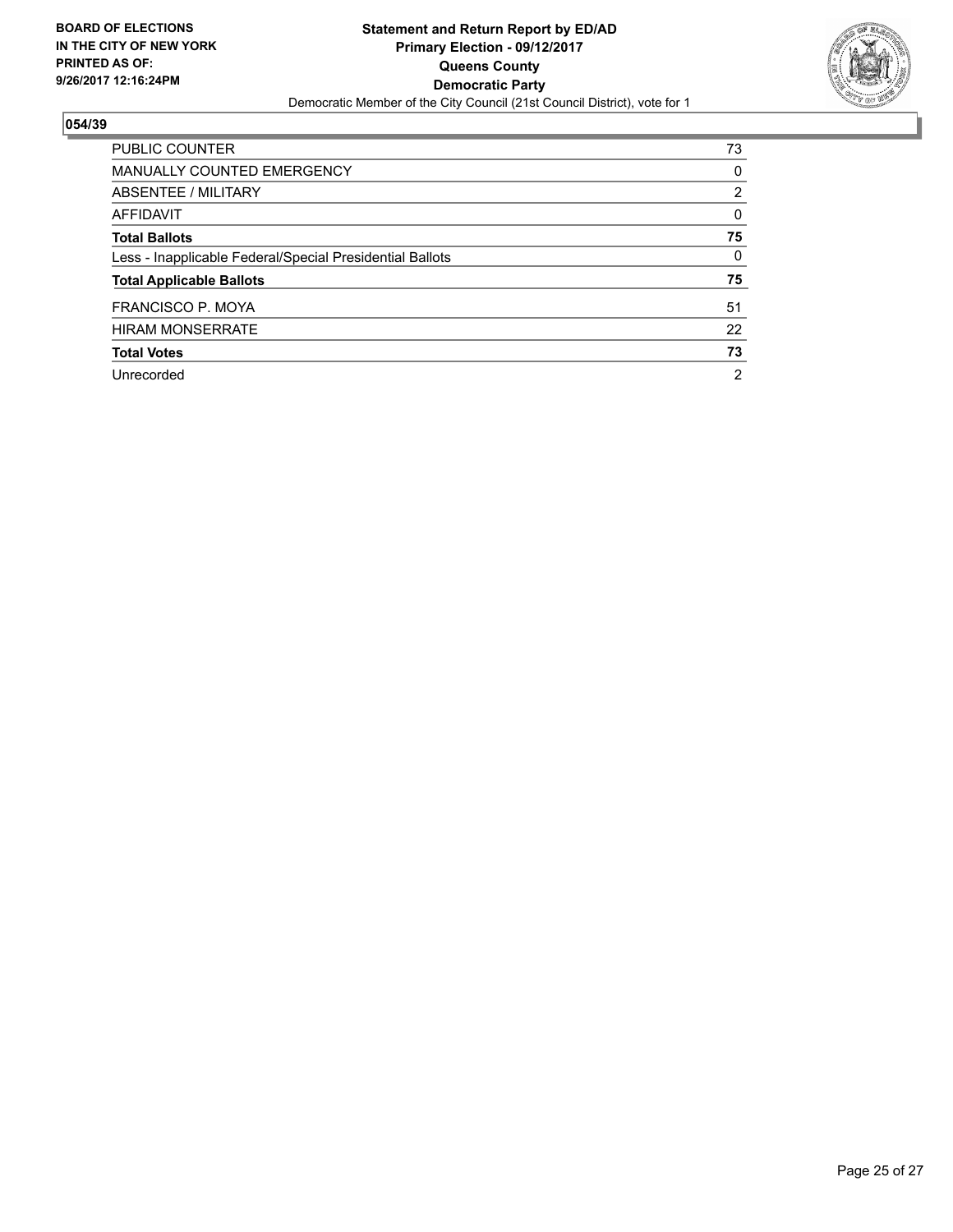

| <b>Total Votes</b>                                       | 0        |
|----------------------------------------------------------|----------|
| <b>HIRAM MONSERRATE</b>                                  | $\Omega$ |
| FRANCISCO P. MOYA                                        | 0        |
| <b>Total Applicable Ballots</b>                          | 0        |
| Less - Inapplicable Federal/Special Presidential Ballots | 0        |
| <b>Total Ballots</b>                                     | 0        |
| AFFIDAVIT                                                | 0        |
| ABSENTEE / MILITARY                                      | 0        |
| MANUALLY COUNTED EMERGENCY                               | 0        |
| PUBLIC COUNTER                                           | 0        |